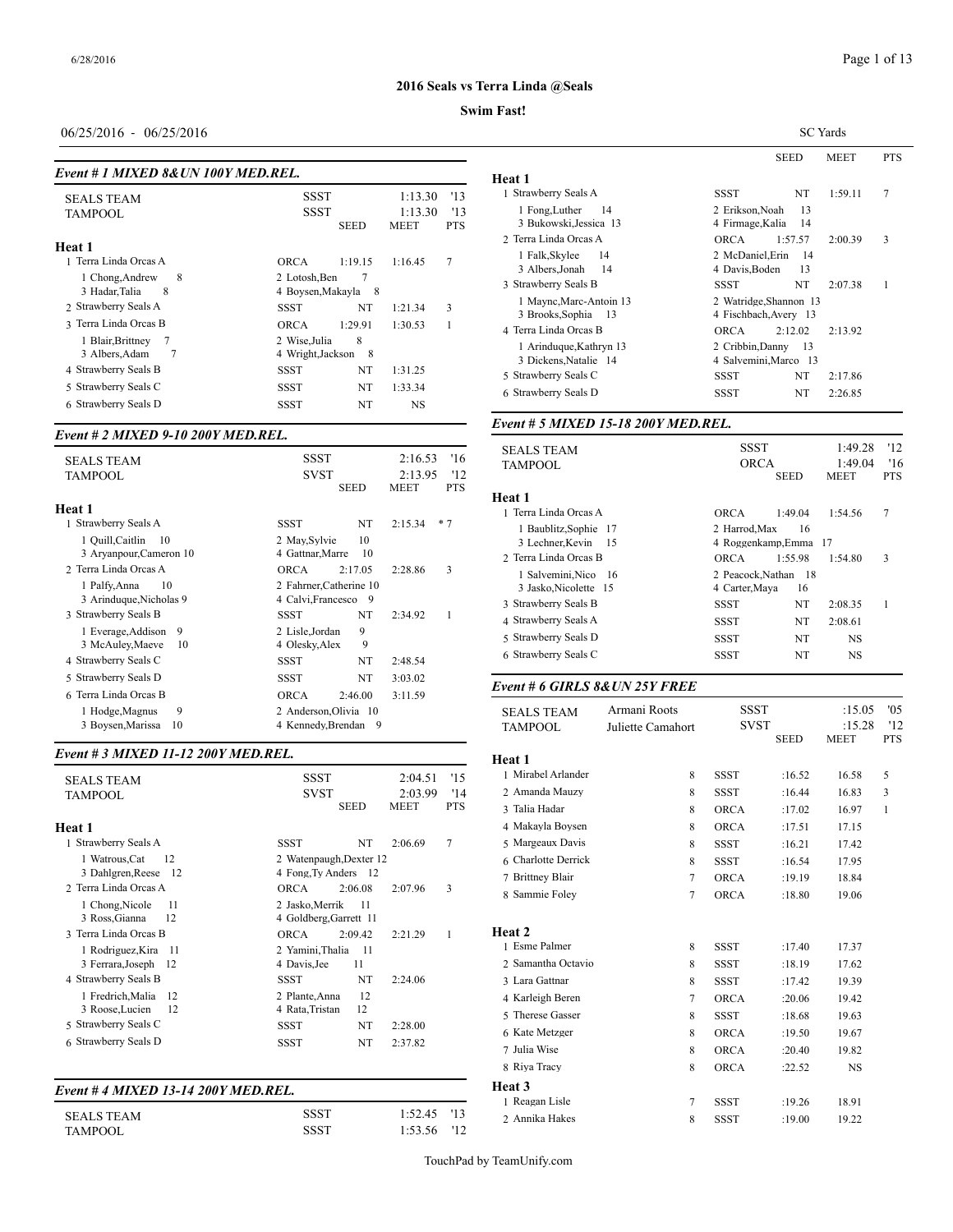## 06/25/2016 - 06/25/2016

| 3 Michaela Mann           | 7 | <b>SSST</b> | :20.15 | 20.20     | 4 James      |
|---------------------------|---|-------------|--------|-----------|--------------|
| 4 Aurora Derrick          | 6 | <b>SSST</b> | :20.83 | 22.07     | 5 Carlos     |
| 5 Kalena Gregory          | 6 | <b>ORCA</b> | :24.40 | 23.16     | 6 Daniel     |
| 6 Cassidy Steffy          | 7 | <b>ORCA</b> | :24.85 | 24.89     | 7 Tyler      |
| 7 Savannah Ferrell        | 7 | <b>ORCA</b> | :26.27 | 27.47     | 8 Amos       |
| 8 Greta Meisel            | 7 | ORCA        | :28.96 | <b>NS</b> |              |
| Heat 4                    |   |             |        |           | Event#       |
| 1 Sophia Uhlhorn-Thornton | 7 | <b>SSST</b> | :21.85 | 21.92     | <b>SEALS</b> |
| 2 Layan Asleim            | 7 | <b>ORCA</b> | :29.88 | 24.08     | <b>TAMPC</b> |
| 3 Kiera Lensing           | 8 | <b>SSST</b> | :24.60 | 24.35     |              |
| 4 Cruz Gattnar            | 6 | <b>SSST</b> | :26.06 | 24.87     | Heat 1       |
| 5 Demi Beykpour           | 7 | <b>SSST</b> | :22.40 | 25.41     | 1 Anna l     |
| 6 Kate Ryan               | 7 | <b>ORCA</b> | :30.05 | 27.93     | 2 Cather     |
| 7 Emily Whitney           | 7 | ORCA        | :32.86 | 28.49     | 3 Madis      |
| 8 Abigail Wehn            | 6 | ORCA        | :29.27 | 30.16     | 4 Maeve      |
| Heat 5                    |   |             |        |           | 5 Noelia     |
| 1 Laila Hochschild        | 7 | <b>SSST</b> | :28.20 | 26.48     | 6 Nadin      |
| 2 Riley Tokarski          | 7 | <b>SSST</b> | :29.79 | 28.96     | 7 Gabrie     |
| 3 Juliet Goldmacher       | 8 | <b>SSST</b> | :26.25 | 29.91     | 8 Kayle      |
| 4 Sonia Brown             | 6 | <b>SSST</b> | :28.55 | 29.99     | Heat 2       |
| 5 Alizae Kurtzig          | 6 | <b>ORCA</b> | :38.80 | 40.40     | 1 Addise     |
| 6 Noe Hopkins             | 6 | ORCA        | :34.32 | <b>NS</b> | 2 Ameli      |
| 7 Aviva Gordon            | 6 | <b>SSST</b> | :34.47 | <b>NS</b> | 3 Sylvie     |
| Heat 6                    |   |             |        |           | 4 Kailey     |
| 1 Ziza Rafieetary         | 8 | <b>SSST</b> | NT     | 18.18     | 5 Mariss     |
| 2 Sheyla Rodas            | 7 | <b>ORCA</b> | NT     | 24.50     | 6 Sloane     |
| 3 Amara Duncan            | 7 | <b>SSST</b> | :34.88 | 30.58     | 7 Violet     |
| 4 Riley Greathouse        | 7 | <b>SSST</b> | :35.15 | 35.75     | 8 Olivia     |
| 5 Sierra Duncan           | 6 | <b>SSST</b> | :53.90 | 50.34     | Heat 3       |

## *Event # 7 BOYS 8&UN 25Y FREE*

| <b>SEALS TEAM</b>        | Nicholas Glenn | <b>SSST</b> |             | :14.30      | 13         | 3 Lauren Widdifie  |
|--------------------------|----------------|-------------|-------------|-------------|------------|--------------------|
| <b>TAMPOOL</b>           | Nicholas Glenn | <b>SSST</b> |             | :14.30      | 13         | 4 Audrey Lowell    |
|                          |                |             | <b>SEED</b> | <b>MEET</b> | <b>PTS</b> | 5 Carolina Caldwe  |
| Heat 1                   |                |             |             |             |            | 6 Jasmine Rodas    |
| 1 Andrew Chong           | 8              | <b>ORCA</b> | :16.21      | 16.26       | 5          | 7 Hannah Levine    |
| 2 Adam Albers            | 7              | <b>ORCA</b> | :18.35      | 17.18       | 3          | 8 Halie Chaban     |
| 3 Declan Murphy          | 8              | <b>SSST</b> | :17.22      | 17.73       | 1          | Heat 4             |
| 4 Ben Lotosh             | 7              | <b>ORCA</b> | :18.33      | 18.87       |            | 1 Arianna Krieger  |
| 5 Viggo Zarrehparvar     | 7              | <b>SSST</b> | :18.81      | 19.95       |            | 2 Elsa Fong        |
| 6 Patrick Quill          | 7              | <b>SSST</b> | :21.55      | 22.96       |            | 3 Emma Korolev     |
| 7 Dylan Potter           | 8              | <b>SSST</b> | :21.17      | 23.07       |            | 4 Grace Widdifiel  |
| 8 Jackson Wright         | 8              | <b>ORCA</b> | :17.45      | <b>NS</b>   |            | 5 Clara Rubin      |
| <b>Heat 2</b>            |                |             |             |             |            | 6 Laurel Buffum    |
| 1 Brodie Ross            | 7              | <b>ORCA</b> | :19.56      | 20.32       |            | 7 Makaela Cullina  |
| 2 Aaron Gordon           | 8              | <b>SSST</b> | :22.02      | 20.73       |            | 8 Zoe Tokarski     |
| 3 Miles Marvel           | 8              | <b>ORCA</b> | :22.02      | 22.11       |            |                    |
| 4 Alek Wehn              | 8              | <b>ORCA</b> | : 23.14     | 22.40       |            | Heat 5             |
| 5 Sebastian Pezzullo     | 8              | <b>ORCA</b> | :22.70      | 22.57       |            | 1 Chloe Firmage    |
| 6 Finn Croley            | 8              | <b>SSST</b> | :21.95      | 22.96       |            | 2 Keely Everage    |
| 7 Mason Zener            | $\overline{7}$ | <b>SSST</b> | :30.94      | 32.55       |            | 3 Katie Burger     |
| 8 Dustin Sergeev         | 7              | <b>SSST</b> | :27.78      | NS          |            | 4 Mirielle Harkins |
|                          |                |             |             |             |            | 5 Gissel Esteban   |
| <b>Heat 3</b>            |                |             |             |             |            | 6 Mariana Reyes    |
| 1 Arie Kurtzig           | 8              | <b>ORCA</b> | :23.17      | 20.52       |            | 7 Gigi McAllister  |
| 2 Billy Uhlhorn-Thornton | 7              | <b>SSST</b> | NT          | 26.18       |            | 8 Ella Carter      |
| 3 Brendan Benz           | 7              | <b>ORCA</b> | :28.14      | 28.63       |            | Heat 6             |

# **Swim 2016 Seals vs Terra Linda @Seals**

|                                      |                   |             |             | <b>SC</b> Yards       |            |
|--------------------------------------|-------------------|-------------|-------------|-----------------------|------------|
| 4 James Frerich                      | 8                 | <b>ORCA</b> | NT          | 35.63                 |            |
| 5 Carlos De Leon                     | 6                 | <b>ORCA</b> | :44.63      | 36.74                 |            |
| 6 Daniel Frerich                     | 8                 | <b>ORCA</b> | :50.37      | 49.04                 |            |
| 7 Tyler Wright                       | 6                 | <b>ORCA</b> | :39.99      | NS                    |            |
| 8 Amos Plante                        | 8                 | SSST        | NT          | NS                    |            |
| Event # 8 GIRLS 9-10 50Y FREE        |                   |             |             |                       |            |
| <b>SEALS TEAM</b>                    | Catherine Watrous | SSST        |             | :27.50                | '15        |
| <b>TAMPOOL</b>                       | Catherine Watrous | SSST        | <b>SEED</b> | :28.09<br><b>MEET</b> | '15<br>PTS |
| <b>Heat 1</b>                        |                   |             |             |                       |            |
| 1 Anna Palfy                         | 10                | <b>ORCA</b> | :29.70      | 30.03                 | 5          |
| 2 Catherine Fahrner                  | 10                | <b>ORCA</b> | :29.94      | 31.59                 | 3          |
| 3 Madison Smith                      | 10                | <b>SSST</b> | :33.14      | 33.26                 | 1          |
| 4 Maeve McAuley                      | 10                | SSST        | :33.21      | 33.58                 |            |
| 5 Noelia Gramajo                     | 10                | <b>ORCA</b> | :34.22      | 34.34                 |            |
| 6 Nadine Roose                       | 10                | <b>SSST</b> | :34.11      | 34.54                 |            |
| 7 Gabriella Plonowski                | 10                | <b>SSST</b> | :33.27      | 34.88                 |            |
| 8 Kaylee Cheu                        | 10                | <b>ORCA</b> | :35.00      | NS                    |            |
| Heat 2                               |                   |             |             |                       |            |
| 1 Addison Everage                    | 9                 | <b>SSST</b> | :34.24      | 34.33                 |            |
| 2 Amelia King                        | 9                 | <b>SSST</b> | :34.50      | 35.12                 |            |
| 3 Sylvie May                         | 10                | SSST        | :34.98      | 36.94                 |            |
| 4 Kailey Sullivan                    | 10                | <b>ORCA</b> | :35.84      | 37.03                 |            |
| 5 Marissa Boysen                     | 10                | <b>ORCA</b> | :36.70      | 37.18                 |            |
| 6 Sloane Carey                       | 9                 | <b>ORCA</b> | :39.73      | 39.64                 |            |
| 7 Violet Kirby                       | 10                | <b>SSST</b> | :35.34      | NS                    |            |
| 8 Olivia Anderson                    | 10                | <b>ORCA</b> | :36.25      | NS                    |            |
| Heat 3<br>1 Eleanor Octavio          | 10                | SSST        | :36.54      | 35.76                 |            |
| 2 Lucy Samuels                       | 10                | SSST        | :37.17      | 35.99                 |            |
| 3 Lauren Widdifield                  | 10                | SSST        | :36.66      | 36.89                 |            |
| 4 Audrey Lowell                      | 9                 | SSST        | :36.87      | 37.84                 |            |
| 5 Carolina Caldwell                  | 10                | <b>ORCA</b> | :39.78      | 38.48                 |            |
| 6 Jasmine Rodas                      | 10                | <b>ORCA</b> | :41.14      | 44.62                 |            |
| 7 Hannah Levine                      | 9                 | <b>ORCA</b> | :40.19      | NS                    |            |
| 8 Halie Chaban                       | 9                 | <b>ORCA</b> | :42.69      | NS                    |            |
| Heat 4                               |                   |             |             |                       |            |
| 1 Arianna Krieger                    | 9                 | SSST        | :37.99      | 37.65                 |            |
| 2 Elsa Fong                          | 9                 | SSST        | :38.74      | 39.16                 |            |
| 3 Emma Korolev                       | 10                | SSST        | :38.19      | 39.21                 |            |
| 4 Grace Widdifield                   | 10                | <b>SSST</b> | :37.95      | 39.22                 |            |
| 5 Clara Rubin                        | 9                 | <b>ORCA</b> | :44.54      | 42.06                 |            |
| 6 Laurel Buffum                      | 10                | ORCA        | :43.74      | 44.85                 |            |
| 7 Makaela Cullinan                   | 10                | ORCA        | :44.64      | 46.42                 |            |
| 8 Zoe Tokarski                       | 10                | SSST        | NT          | 48.08                 |            |
|                                      |                   |             |             |                       |            |
| Heat 5                               |                   |             |             |                       |            |
| 1 Chloe Firmage                      | 9                 | SSST        | :38.87      | 39.23                 |            |
| 2 Keely Everage                      | 9                 | SSST        | :39.45      | 39.70                 |            |
| 3 Katie Burger<br>4 Mirielle Harkins | 10                | SSST        | :39.26      | 40.58                 |            |
| 5 Gissel Esteban                     | 10                | SSST        | :41.13      | 40.93                 |            |
|                                      | 9                 | ORCA        | :44.82      | 45.63                 |            |
| 6 Mariana Reyes                      | 10                | <b>ORCA</b> | :44.93      | 46.62                 |            |
| 7 Gigi McAllister                    | 9                 | <b>ORCA</b> | :48.57      | 50.19                 |            |
| 8 Ella Carter                        | 10                | ORCA        | :48.13      | 51.41                 |            |
| Heat 6                               |                   |             |             |                       |            |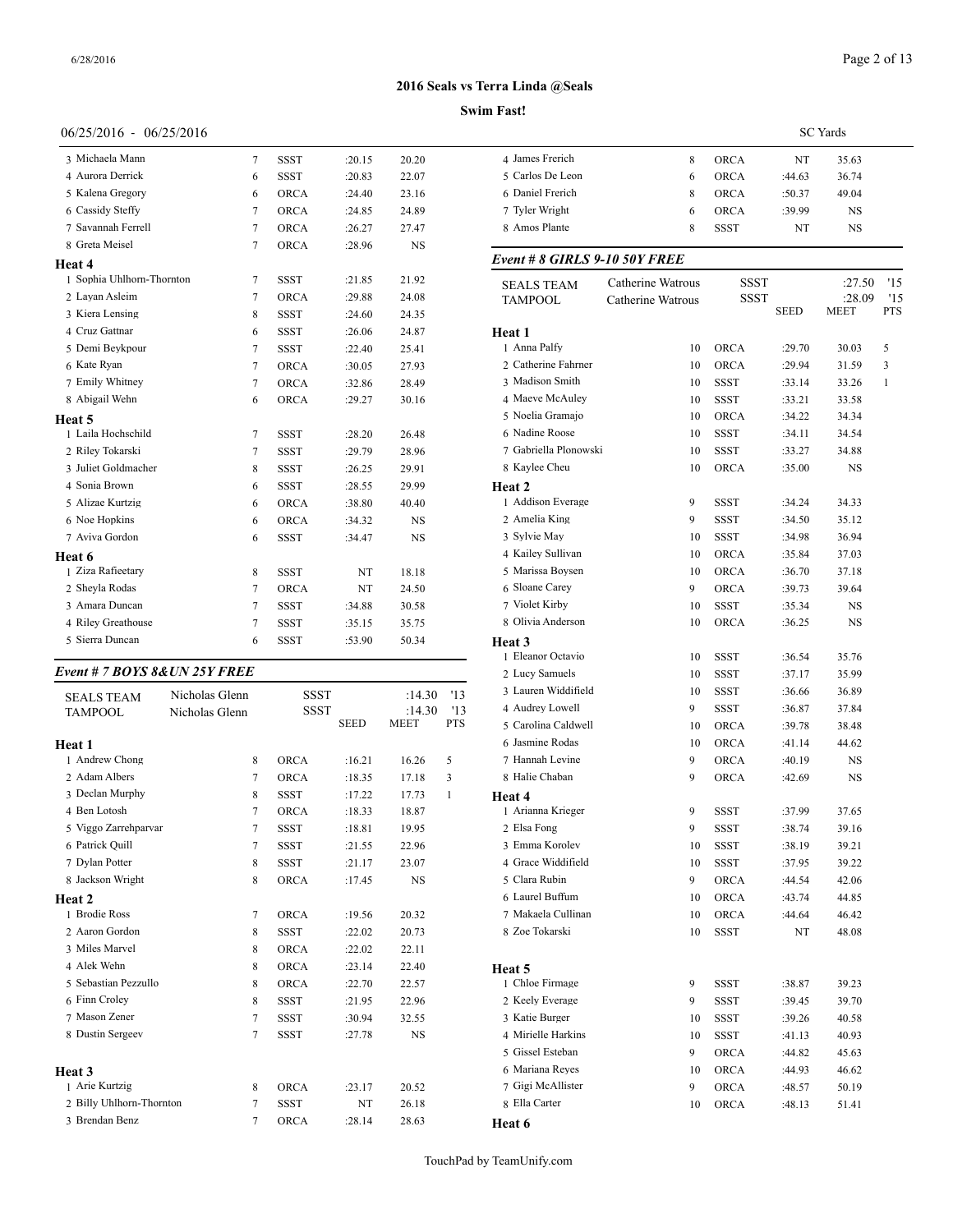## Page 3 of 13

## **2016 Seals vs Terra Linda @Seals**

#### **Swim Fast!**

## 06/25/2016 - 06/25/2016

| Heat 6            |    |             |        |         | 3 Megar  |
|-------------------|----|-------------|--------|---------|----------|
| 1 Ellery Barnes   | 9  | SSST        | :42.02 | 41.57   | 4 Malia  |
| 2 Alexis Paras    | 9  | <b>SSST</b> | :45.09 | 43.45   | 5 Grainr |
| 3 Sofia Carlin    | 10 | <b>SSST</b> | :44.85 | 44.64   | 6 Maddi  |
| 4 Tia Asleim      | 9  | <b>ORCA</b> | NT     | 46.83   | 7 Sophia |
| 5 Esme Kasavin    | 10 | <b>SSST</b> | :44.34 | 50.05   | 8 Caitly |
| 6 Ava Morris      | 10 | <b>ORCA</b> | :50.58 | 54.49   | Heat 3   |
| 7 Emily Cash      | 9  | <b>SSST</b> | :55.96 | 1:08.60 | 1 Mariel |
| 8 Nichole Aguilar | 10 | <b>ORCA</b> | :53.58 | NS      | 2 Nicole |
|                   |    |             |        |         |          |

## *Event # 9 BOYS 9-10 50Y FREE*

| <b>SEALS TEAM</b>   | Marre Gattnar |    | <b>SSST</b> |             | :27.90      | '16        | 5 Mia Mitaine       |
|---------------------|---------------|----|-------------|-------------|-------------|------------|---------------------|
| <b>TAMPOOL</b>      | Andre Ignoffo |    | <b>ORCA</b> |             | :27.61      | '16        | 6 Olivia Pezzullo   |
|                     |               |    |             | <b>SEED</b> | <b>MEET</b> | <b>PTS</b> | 7 Romina Calvi      |
| Heat 1              |               |    |             |             |             |            | 8 Marin Buffum      |
| 1 Marre Gattnar     |               | 10 | <b>SSST</b> | :27.90      | 28.67       | 5          | Heat 4              |
| 2 Cameron Aryanpour |               | 10 | <b>SSST</b> | :29.40      | 30.31       | 3          | 1 Tawny Strotz      |
| 3 Alex Olesky       |               | 9  | <b>SSST</b> | :35.01      | 36.99       |            | 2 Izzy Uhlhorn-Tl   |
| 4 Magnus Hodge      |               | 9  | <b>ORCA</b> | :39.80      | 38.56       | 1          | 3 Madi Bennerotte   |
| 5 Brendan Kennedy   |               | 9  | <b>ORCA</b> | :44.07      | 43.75       |            | 4 Laney Spry        |
| 6 Si Eon Davis      |               | 9  | <b>ORCA</b> | :42.90      | 46.50       |            | 5 Hailey Gillespie  |
| 7 Ouin Concannon    |               | 10 | <b>SSST</b> | :34.30      | <b>NS</b>   |            | 6 Roselyn De Leo    |
| 8 Francesco Calvi   |               | 9  | <b>ORCA</b> | :37.33      | <b>NS</b>   |            | 7 Pilar Diaz        |
| Heat 2              |               |    |             |             |             |            | 8 Bridgette Ryning  |
| 1 Jordan Lisle      |               | 9  | <b>SSST</b> | :36.26      | 36.68       |            | Heat 5              |
| 2 Karsten Hakes     |               | 10 | <b>SSST</b> | :39.05      | 39.13       |            | 1 Mia Tokarski      |
| 3 Jack Hochschild   |               | 10 | <b>SSST</b> | :42.35      | 43.94       |            | 2 Ally Harris       |
| 4 Kai Bachtiger     |               | 9  | <b>ORCA</b> | :45.16      | 46.16       |            | 3 Sofia Siddiqi     |
| 5 Oliver Lucchese   |               | 10 | <b>SSST</b> | :43.90      | 46.41       |            | 4 Keira Connolly    |
| 6 William Sullivan  |               | 9  | <b>SSST</b> | :44.50      | 48.08       |            | 5 Jane Ryan         |
| 7 Kenin Davis       |               | 10 | <b>ORCA</b> | :47.96      | 48.28       |            | 6 Dalila Butterfiel |
| 8 Alastair Morris   |               | 9  | <b>ORCA</b> | :49.65      | 49.51       |            | 7 Kimia Pourmehi    |
| Heat 3              |               |    |             |             |             |            |                     |
| 1 Bjorn Ryning      |               | 10 | <b>SSST</b> | :47.50      | 44.02       |            |                     |
| 2 Dylan McDermott   |               | 10 | <b>SSST</b> | :49.48      | 48.51       |            | Event # 11 BOY.     |
| 3 Colin Judson      |               | 9  | <b>SSST</b> | :47.91      | 51.74       |            | <b>SEALS TEAM</b>   |
| 4 Charlie McAuley   |               | 9  | <b>SSST</b> | :53.92      | 55.77       |            | <b>TAMPOOL</b>      |
| 5 Noah Brown        |               | 9  | <b>SSST</b> | :58.77      | 1:07.34     |            |                     |
| 6 Nick Sergeev      |               | 9  | <b>SSST</b> | :49.34      | <b>NS</b>   |            | Heat 1              |

## *Event # 10 GIRLS 11-12 50Y FREE*

| <b>SEALS TEAM</b> | Kelly Garrett |    | <b>SSST</b> |             | :26.55    | 04'        | 4 Jasper Hodge   |
|-------------------|---------------|----|-------------|-------------|-----------|------------|------------------|
| <b>TAMPOOL</b>    | Kira Carney   |    | <b>SVST</b> |             | :26.39    | '14        | 5 Joseph Ferrara |
|                   |               |    |             | <b>SEED</b> | MEET      | <b>PTS</b> | 6 Jee Davis      |
| Heat 1            |               |    |             |             |           |            | 7 Tristan Rata   |
| 1 Nicole Chong    |               | 11 | <b>ORCA</b> | :26.99      | 27.29     | 5          | 8 Robert Placak  |
| 2 Cat Watrous     |               | 12 | <b>SSST</b> | :26.97      | 27.42     | 3          | Heat 2           |
| 3 Gianna Ross     |               | 12 | <b>ORCA</b> | :28.47      | 29.15     | 1          | 1 Dexter Watenpa |
| 4 Anna Plante     |               | 12 | <b>SSST</b> | :29.07      | 29.83     |            | 2 Luke Stickley  |
| 5 Thalia Yamini   |               | 11 | <b>ORCA</b> | :29.03      | 30.01     |            | 3 Garrett Mason  |
| 6 Malia Davis     |               | 12 | <b>ORCA</b> | :29.80      | 30.48     |            | 4 Anthony Colenb |
| 7 Liza Lachter    |               | 12 | <b>SSST</b> | :31.68      | 31.24     |            | 5 Billy Spry     |
| 8 Hailey Moll     |               | 11 | <b>SSST</b> | :30.40      | <b>NS</b> |            | 6 Jack Carey     |
| <b>Heat 2</b>     |               |    |             |             |           |            | 7 Adrian MacDon  |
| 1 Sabrina Falk    |               | 12 | <b>ORCA</b> | :32.23      | 31.13     |            | 8 Nicolas MacDor |
| 2 Jimena Gramajo  |               | 12 | <b>ORCA</b> | :32.12      | 32.49     |            | Heat 3           |

|                           |    | <b>SC</b> Yards |        |           |  |  |  |
|---------------------------|----|-----------------|--------|-----------|--|--|--|
| 3 Megan Kennedy           | 11 | <b>ORCA</b>     | :32.64 | 32.67     |  |  |  |
| 4 Malia Fredrich          | 12 | <b>SSST</b>     | :32.25 | 33.18     |  |  |  |
| 5 Grainne May             | 12 | <b>SSST</b>     | :32.45 | 33.39     |  |  |  |
| 6 Maddie Uhlhorn-Thornton | 11 | <b>SSST</b>     | :32.92 | 33.57     |  |  |  |
| 7 Sophia Harkins          | 12 | <b>SSST</b>     | :33.14 | 34.36     |  |  |  |
| 8 Caitlyn Harrell         | 11 | ORCA            | :34.74 | 35.17     |  |  |  |
| Heat 3                    |    |                 |        |           |  |  |  |
| 1 Mariel Moore            | 11 | <b>SSST</b>     | :33.22 | 33.71     |  |  |  |
| 2 Nicole Everage          | 11 | <b>SSST</b>     | :34.21 | 34.50     |  |  |  |
| 3 Fiona McDermott         | 12 | <b>SSST</b>     | :33.85 | 35.07     |  |  |  |
| 4 Natalie Potter          | 11 | <b>SSST</b>     | :33.52 | 35.84     |  |  |  |
| 5 Mia Mitaine             | 11 | <b>ORCA</b>     | :36.31 | 37.04     |  |  |  |
| 6 Olivia Pezzullo         | 11 | <b>ORCA</b>     | :37.55 | 37.56     |  |  |  |
| 7 Romina Calvi            | 11 | ORCA            | :35.67 | <b>NS</b> |  |  |  |
| 8 Marin Buffum            | 12 | <b>ORCA</b>     | :35.64 | NS        |  |  |  |
| Heat 4                    |    |                 |        |           |  |  |  |
| 1 Tawny Strotz            | 11 | <b>SSST</b>     | :35.60 | 33.72     |  |  |  |
| 2 Izzy Uhlhorn-Thornton   | 11 | <b>SSST</b>     | :34.42 | 35.19     |  |  |  |
| 3 Madi Bennerotte         | 12 | <b>SSST</b>     | :35.00 | 37.14     |  |  |  |
| 4 Laney Spry              | 11 | <b>ORCA</b>     | :38.10 | 38.90     |  |  |  |
| 5 Hailey Gillespie        | 11 | <b>ORCA</b>     | :39.42 | 40.56     |  |  |  |
| 6 Roselyn De Leon         | 11 | <b>ORCA</b>     | :38.83 | 40.80     |  |  |  |
| 7 Pilar Diaz              | 11 | ORCA            | :39.68 | 42.90     |  |  |  |
| 8 Bridgette Ryning        | 12 | <b>SSST</b>     | :34.59 | NS        |  |  |  |
| Heat 5                    |    |                 |        |           |  |  |  |
| 1 Mia Tokarski            | 12 | <b>SSST</b>     | NT     | 32.63     |  |  |  |
| 2 Ally Harris             | 12 | <b>SSST</b>     | :39.99 | 37.22     |  |  |  |
| 3 Sofia Siddigi           | 11 | <b>SSST</b>     | :39.54 | 39.18     |  |  |  |
| 4 Keira Connolly          | 11 | <b>SSST</b>     | :39.44 | 40.13     |  |  |  |
| 5 Jane Ryan               | 11 | <b>ORCA</b>     | :44.21 | 45.36     |  |  |  |
| 6 Dalila Butterfield      | 11 | ORCA            | :42.97 | 46.30     |  |  |  |
| 7 Kimia Pourmehr          | 12 | <b>SSST</b>     | :36.10 | <b>NS</b> |  |  |  |
|                           |    |                 |        |           |  |  |  |

## *Event # 11 BOYS 11-12 50Y FREE*

| <b>SEALS TEAM</b>      | Theo Andrews |    | <b>SSST</b> |             | :25.15      | '11        |
|------------------------|--------------|----|-------------|-------------|-------------|------------|
| <b>TAMPOOL</b>         | Theo Andrews |    | <b>SSST</b> |             | :25.15      | '11        |
|                        |              |    |             | <b>SEED</b> | <b>MEET</b> | <b>PTS</b> |
| Heat 1                 |              |    |             |             |             |            |
| 1 Merrik Jasko         |              | 11 | <b>ORCA</b> | :27.96      | 27.83       | 5          |
| 2 Ty Anders Fong       |              | 12 | <b>SSST</b> | :28.53      | 28.67       | 3          |
| 3 Lucien Roose         |              | 12 | <b>SSST</b> | :30.08      | 30.97       |            |
| 4 Jasper Hodge         |              | 11 | <b>ORCA</b> | :33.36      | 33.03       |            |
| 5 Joseph Ferrara       |              | 12 | <b>ORCA</b> | :33.09      | 33.08       |            |
| 6 Jee Davis            |              | 11 | <b>ORCA</b> | :33.86      | 33.49       |            |
| 7 Tristan Rata         |              | 12 | <b>SSST</b> | :30.52      | <b>NS</b>   |            |
| 8 Robert Placak        |              | 12 | <b>SSST</b> | :30.73      | <b>NS</b>   |            |
| Heat 2                 |              |    |             |             |             |            |
| 1 Dexter Watenpaugh    |              | 12 | <b>SSST</b> | :30.87      | 30.50       | 1          |
| 2 Luke Stickley        |              | 12 | <b>SSST</b> | :33.93      | 34.54       |            |
| 3 Garrett Mason        |              | 12 | <b>SSST</b> | :34.28      | 34.93       |            |
| 4 Anthony Colenbrander |              | 12 | <b>ORCA</b> | NT          | 35.69       |            |
| 5 Billy Spry           |              | 12 | <b>ORCA</b> | :36.62      | 36.59       |            |
| 6 Jack Carey           |              | 11 | <b>ORCA</b> | :40.94      | 40.97       |            |
| 7 Adrian MacDonald     |              | 12 | <b>SSST</b> | :33.26      | NS          |            |
| 8 Nicolas MacDonald    |              | 11 | <b>SSST</b> | :33.17      | <b>NS</b>   |            |
| Heat 3                 |              |    |             |             |             |            |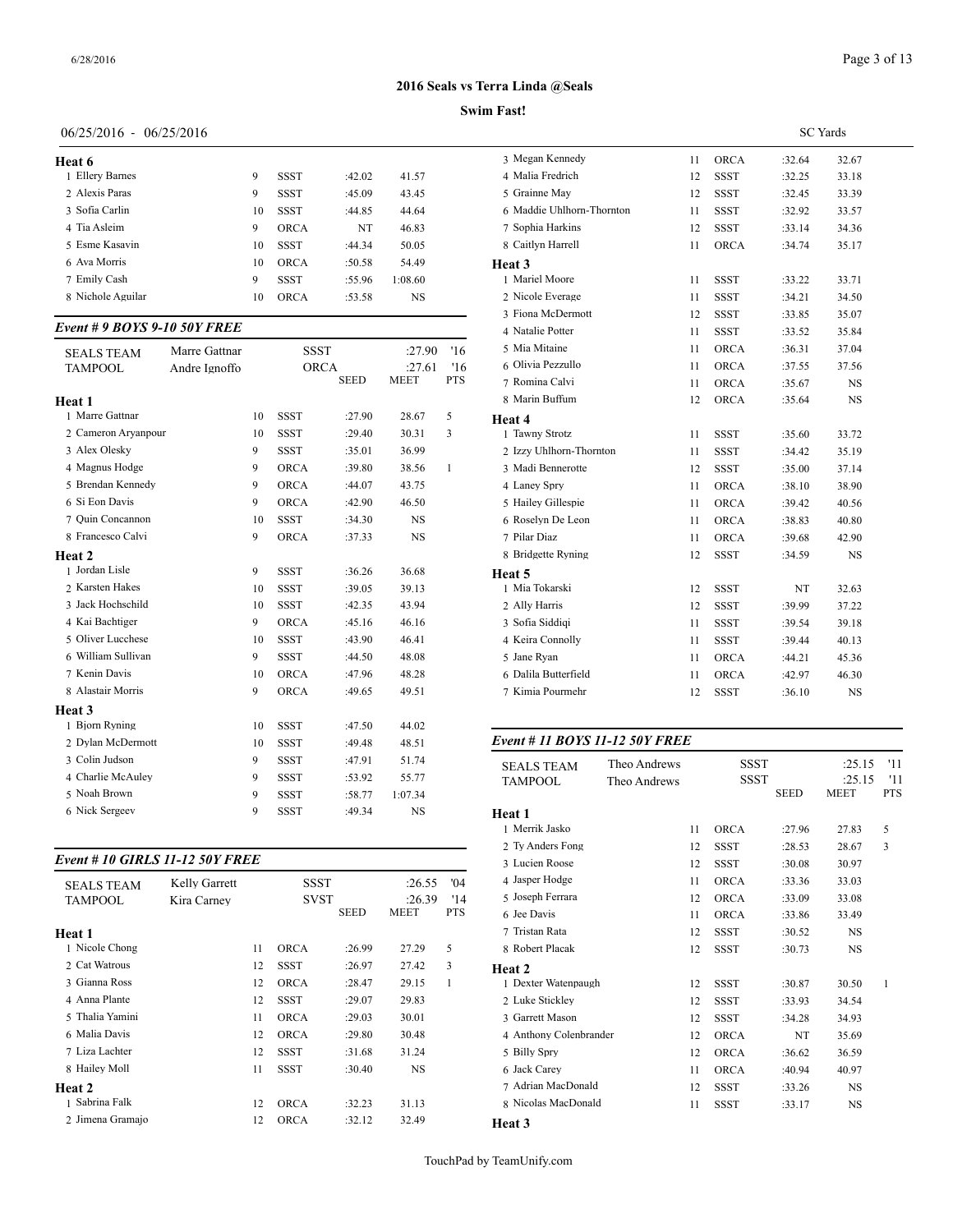#### **Swim Fast!**

## 06/25/2016 - 06/25/2016

| Heat 3            |     |             |        |       | 8 Ma   |
|-------------------|-----|-------------|--------|-------|--------|
| 1 August Buessing | 12  | SSST        | :34.33 | 35.31 | Heat 3 |
| 2 Bryce Mason     | 12. | SSST        | :36.93 | 36.34 | 1 Pav  |
| 3 Owen Bourdages  | 12  | SSST        | :38.33 | 37.42 | 2 Nat  |
| 4 Lukas Plotts    | 11  | <b>SSST</b> | :37.86 | 38.54 | 3 Fos  |
|                   |     |             |        |       | ____   |

### *Event # 12 GIRLS 13-14 50Y FREE*

| <b>SEALS TEAM</b><br><b>TAMPOOL</b> | Annie Whalen<br>Annie Whalen |    | <b>SSST</b><br><b>SSST</b> | <b>SEED</b> | :25.88<br>:25.80<br><b>MEET</b> | '12<br>'12<br><b>PTS</b> | 6 Sam Ross<br>EX Marc-Antoine M     |
|-------------------------------------|------------------------------|----|----------------------------|-------------|---------------------------------|--------------------------|-------------------------------------|
| Heat 1                              |                              |    |                            |             |                                 |                          | Event # 14 GIRI                     |
| 1 Kalia Firmage                     |                              | 14 | <b>SSST</b>                | :26.71      | 26.58                           | 5                        |                                     |
| 2 Shannon Watridge                  |                              | 13 | <b>SSST</b>                | :27.16      | 27.67                           | 3                        | <b>SEALS TEAM</b><br><b>TAMPOOL</b> |
| 3 Skylee Falk                       |                              | 14 | <b>ORCA</b>                | :27.33      | 28.55                           | $\mathbf{1}$             |                                     |
| 4 Sophia Brooks                     |                              | 13 | <b>SSST</b>                | :28.66      | 28.85                           |                          | Heat 1                              |
| 5 Erin McDaniel                     |                              | 14 | <b>ORCA</b>                | :28.23      | 29.26                           |                          | 1 Jane Wynne                        |
| 6 Karina Yamini                     |                              | 13 | <b>ORCA</b>                | :31.28      | 30.57                           |                          | 2 Sabrina Haechle                   |
| 7 Abby Moll                         |                              | 13 | <b>SSST</b>                | :28.35      | <b>NS</b>                       |                          | 3 Christine Watrid                  |
| 8 Natalie Dickens                   |                              | 14 | <b>ORCA</b>                | :30.25      | <b>NS</b>                       |                          | 4 Tessa Pares                       |
| Heat 2                              |                              |    |                            |             |                                 |                          | 5 Sara Kennedy                      |
| 1 Shane Grele                       |                              | 14 | <b>SSST</b>                | :29.09      | 29.13                           |                          | 6 Morgan McDan                      |
| 2 Yeymi Canche                      |                              | 13 | <b>ORCA</b>                | :32.55      | 33.14                           |                          | 7 Kylie Bradley                     |
| 3 Mei Thomas                        |                              | 14 | <b>SSST</b>                | :32.32      | 33.49                           |                          | 8 Rene Dickens                      |
| 4 Juliana McKenna                   |                              | 14 | <b>ORCA</b>                | :37.05      | 39.15                           |                          | Heat 2                              |
| 5 Phoenix Vogel                     |                              | 14 | <b>SSST</b>                | :30.12      | <b>NS</b>                       |                          | 1 Sarah Erikson                     |
| 6 Ephets Head                       |                              | 14 | <b>SSST</b>                | :30.38      | <b>NS</b>                       |                          | 2 Emma Roggenk                      |
| 7 Brianna Zavaglia                  |                              | 13 | <b>ORCA</b>                | :33.10      | <b>NS</b>                       |                          | 3 Estefany Grama                    |
| 8 Lina Mizukami                     |                              | 14 | <b>SSST</b>                | :30.81      | <b>NS</b>                       |                          | 4 Angelina Uzzle                    |
| Heat 3                              |                              |    |                            |             |                                 |                          | 5 Mikayla Zavagli                   |
| 1 Skylar Strotz                     |                              | 13 | <b>SSST</b>                | :34.95      | 34.26                           |                          |                                     |
| 2 Phoebe Greathouse                 |                              | 13 | <b>SSST</b>                | :33.37      | 34.46                           |                          |                                     |
| 3 Camila Alfonso                    |                              | 14 | <b>SSST</b>                | :35.95      | 36.77                           |                          | Event # $15 BOY$                    |
| 4 Hannah Becker                     |                              | 14 | <b>SSST</b>                | :46.81      | <b>NS</b>                       |                          | <b>SEALS TEAM</b>                   |
| 5 Emilia Rivers                     |                              | 14 | <b>SSST</b>                | :34.75      | <b>NS</b>                       |                          | TAMPOOL                             |

#### *Event # 13 BOYS 13-14 50Y FREE*

| <b>SEALS TEAM</b>      | Zack Glenn     | <b>SSST</b> |             | :23.03      | '13           | 2 Deven Lyons                   |               | 16             | <b>ORCA</b> | :54.71      | 53.14       |
|------------------------|----------------|-------------|-------------|-------------|---------------|---------------------------------|---------------|----------------|-------------|-------------|-------------|
| <b>TAMPOOL</b>         | Daniel Hardman |             | <b>RHS</b>  |             | :22.70<br>'13 | 3 Kevin Lechner                 |               | 15             | <b>ORCA</b> | :52.22      | 53.86       |
|                        |                |             | <b>SEED</b> | <b>MEET</b> | <b>PTS</b>    | 4 Nathan Peacock                |               | 18             | <b>ORCA</b> | :50.18      | 55.83       |
| Heat 1                 |                |             |             |             |               | 5 Zeta Jackson Mays             |               | 17             | <b>ORCA</b> | :55.23      | 57.01       |
| 1 Noah Erikson         | 13             | <b>SSST</b> | :24.51      | 24.42       | 5             | 6 Jonah Buessing                |               | 15             | <b>SSST</b> | 1:07.93     | 1:08.36     |
| 2 Jonah Albers         | 14             | <b>ORCA</b> | :24.62      | 25.06       | 3             |                                 |               |                |             |             |             |
| 3 Danny Cribbin        | 13             | <b>ORCA</b> | :25.93      | 25.44       |               | Event #16 GIRLS 8& UN 25Y BACK  |               |                |             |             |             |
| 4 Boden Davis          | 13             | <b>ORCA</b> | :25.66      | 25.93       |               | <b>SEALS TEAM</b>               | Caitlin Ouill |                | <b>SSST</b> |             | :18.47      |
| 5 Luther Fong          | 14             | <b>SSST</b> | :26.42      | 26.77       |               | <b>TAMPOOL</b><br>Caitlin Quill |               |                | <b>SSST</b> |             | :19.41      |
| 6 Avery Fischbach      | 13             | <b>SSST</b> | :27.19      | 27.37       |               |                                 |               |                |             | <b>SEED</b> | <b>MEET</b> |
| 7 Nicolas Owenson      | 13             | <b>SSST</b> | :27.40      | 27.53       |               | Heat 1                          |               |                |             |             |             |
| 8 Marco Salvemini      | 13             | <b>ORCA</b> | :28.86      | 28.82       |               | 1 Amanda Mauzy                  |               | 8              | <b>SSST</b> | :20.14      | 19.84       |
| <b>Heat 2</b>          |                |             |             |             |               | 2 Makayla Boysen                |               | 8              | <b>ORCA</b> | :21.16      | 20.58       |
| 1 Cade Smith           | 14             | SSST        | :27.98      | 28.11       |               | 3 Charlotte Derrick             |               | 8              | <b>SSST</b> | :19.75      | 20.67       |
| 2 Joe Laurie           | 13             | <b>ORCA</b> | :29.02      | 28.65       |               | 4 Lara Gattnar                  |               | 8              | <b>SSST</b> | :22.77      | 22.41       |
| 3 Eno Begic-Toepfer    | 14             | <b>SSST</b> | :30.38      | 29.82       |               | 5 Brittney Blair                |               |                | <b>ORCA</b> | :21.08      | 23.07       |
| 4 Amadeus Colenbrander | 14             | <b>ORCA</b> | :29.82      | 30.22       |               | 6 Annika Hakes                  |               | 8              | <b>SSST</b> | :23.00      | 24.31       |
| 5 Avery Plotts         | 13             | <b>SSST</b> | :30.10      | 30.61       |               | 7 Sammie Foley                  |               | $\overline{7}$ | ORCA        | :24.36      | 24.31       |
| 6 Grayson Everage      | 13             | <b>SSST</b> | :30.90      | 31.06       |               | 8 Karleigh Beren                |               | 7              | <b>ORCA</b> | :24.26      | 25.87       |
| 7 Cedric Hall          | 13             | <b>ORCA</b> | :29.86      | 31.16       |               | Heat 2                          |               |                |             |             |             |

|                       | <b>SC</b> Yards |             |        |       |  |  |  |  |  |
|-----------------------|-----------------|-------------|--------|-------|--|--|--|--|--|
| 8 Marshall Sekula     | 13              | SSST        | :28.73 | 31.54 |  |  |  |  |  |
| Heat 3                |                 |             |        |       |  |  |  |  |  |
| 1 Pavee Awanathanee   | 13              | <b>ORCA</b> | NT     | 30.31 |  |  |  |  |  |
| 2 Nathan Smoker       | 14              | <b>SSST</b> | :31.60 | 30.77 |  |  |  |  |  |
| 3 Foster Lehman       | 13              | <b>SSST</b> | :32.10 | 32.94 |  |  |  |  |  |
| 4 Peter Ouill         | 13              | <b>SSST</b> | NT     | 37.15 |  |  |  |  |  |
| 5 Cory Kanemitsu      | 13              | <b>SSST</b> | NT     | 39.31 |  |  |  |  |  |
| 6 Sam Ross            | 13              | <b>SSST</b> | :39.24 | 41.04 |  |  |  |  |  |
| EX Marc-Antoine Maync | 13              | <b>SSST</b> | :27.37 | 27.52 |  |  |  |  |  |
|                       |                 |             |        |       |  |  |  |  |  |

## *Event # 14 GIRLS 15-18 100Y FREE*

| <b>SEALS TEAM</b>    | Michele Cherrick | <b>SSST</b> |             | :55.31      | '83          |
|----------------------|------------------|-------------|-------------|-------------|--------------|
| <b>TAMPOOL</b>       | Sasha Petrova    | <b>SSST</b> |             | :55.49      | '12          |
|                      |                  |             | <b>SEED</b> | <b>MEET</b> | <b>PTS</b>   |
| Heat 1               |                  |             |             |             |              |
| 1 Jane Wynne         | 17               | <b>SSST</b> | :59.94      | 59.32       | 5            |
| 2 Sabrina Haechler   | 17               | SSST        | 1:00.18     | 1:01.57     | 3            |
| 3 Christine Watridge | 16               | <b>SSST</b> | 1:01.62     | 1:02.26     |              |
| 4 Tessa Pares        | 15               | <b>SSST</b> | 1:00.67     | 1:02.83     |              |
| 5 Sara Kennedy       | 15               | <b>ORCA</b> | 1:07.71     | 1:07.15     |              |
| 6 Morgan McDaniel    | 16               | <b>ORCA</b> | 1:08.60     | 1:09.78     |              |
| 7 Kylie Bradley      | 15               | <b>ORCA</b> | 1:09.56     | 1:13.82     |              |
| 8 Rene Dickens       | 16               | <b>ORCA</b> | 1:11.47     | <b>NS</b>   |              |
| Heat 2               |                  |             |             |             |              |
| 1 Sarah Erikson      | 15               | <b>SSST</b> | NT          | 1:03.31     |              |
| 2 Emma Roggenkamp    | 17               | <b>ORCA</b> | NT          | 1:04.80     | $\mathbf{1}$ |
| 3 Estefany Gramajo   | 17               | <b>ORCA</b> | 1:12.87     | 1:12.01     |              |
| 4 Angelina Uzzle     | 15               | <b>ORCA</b> | 1:13.06     | 1:14.53     |              |
| 5 Mikayla Zavaglia   | 16               | <b>ORCA</b> | 1:23.27     | NS          |              |
|                      |                  |             |             |             |              |

#### *Event # 15 BOYS 15-18 100Y FREE*

| <b>SEALS TEAM</b><br><b>TAMPOOL</b> | Pete Semone<br>Jonathan Farbman | <b>SSST</b><br><b>ORCA</b> | <b>SEED</b> | :49.18<br>:49.16<br><b>MEET</b> | '84<br>'14<br><b>PTS</b> |
|-------------------------------------|---------------------------------|----------------------------|-------------|---------------------------------|--------------------------|
| Heat 1                              |                                 |                            |             |                                 |                          |
| 1 Max Harrod                        | 16                              | <b>ORCA</b>                | :55.65      | 52.72                           | 5                        |
| 2 Deven Lyons                       | 16                              | <b>ORCA</b>                | :54.71      | 53.14                           | 3                        |
| 3 Kevin Lechner                     | 15                              | <b>ORCA</b>                | :52.22      | 53.86                           |                          |
| 4 Nathan Peacock                    | 18                              | <b>ORCA</b>                | :50.18      | 55.83                           |                          |
| 5 Zeta Jackson Mays                 | 17                              | <b>ORCA</b>                | :55.23      | 57.01                           |                          |
| 6 Jonah Buessing                    | 15                              | <b>SSST</b>                | 1:07.93     | 1:08.36                         |                          |
|                                     |                                 |                            |             |                                 |                          |

| <b>SEALS TEAM</b>   | Caitlin Ouill |   | <b>SSST</b> |             | :18.47      | '14        |
|---------------------|---------------|---|-------------|-------------|-------------|------------|
| <b>TAMPOOL</b>      | Caitlin Ouill |   | <b>SSST</b> |             | :19.41      | '14        |
|                     |               |   |             | <b>SEED</b> | <b>MEET</b> | <b>PTS</b> |
| Heat 1              |               |   |             |             |             |            |
| 1 Amanda Mauzy      |               | 8 | <b>SSST</b> | :20.14      | 19.84       | 5          |
| 2 Makayla Boysen    |               | 8 | <b>ORCA</b> | :21.16      | 20.58       | 3          |
| 3 Charlotte Derrick |               | 8 | <b>SSST</b> | :19.75      | 20.67       | 1          |
| 4 Lara Gattnar      |               | 8 | <b>SSST</b> | :22.77      | 22.41       |            |
| 5 Brittney Blair    |               | 7 | <b>ORCA</b> | :21.08      | 23.07       |            |
| 6 Annika Hakes      |               | 8 | <b>SSST</b> | :23.00      | 24.31       |            |
| 7 Sammie Folev      |               | 7 | <b>ORCA</b> | :24.36      | 24.31       |            |
| 8 Karleigh Beren    |               | 7 | <b>ORCA</b> | :24.26      | 25.87       |            |
| Heat 2              |               |   |             |             |             |            |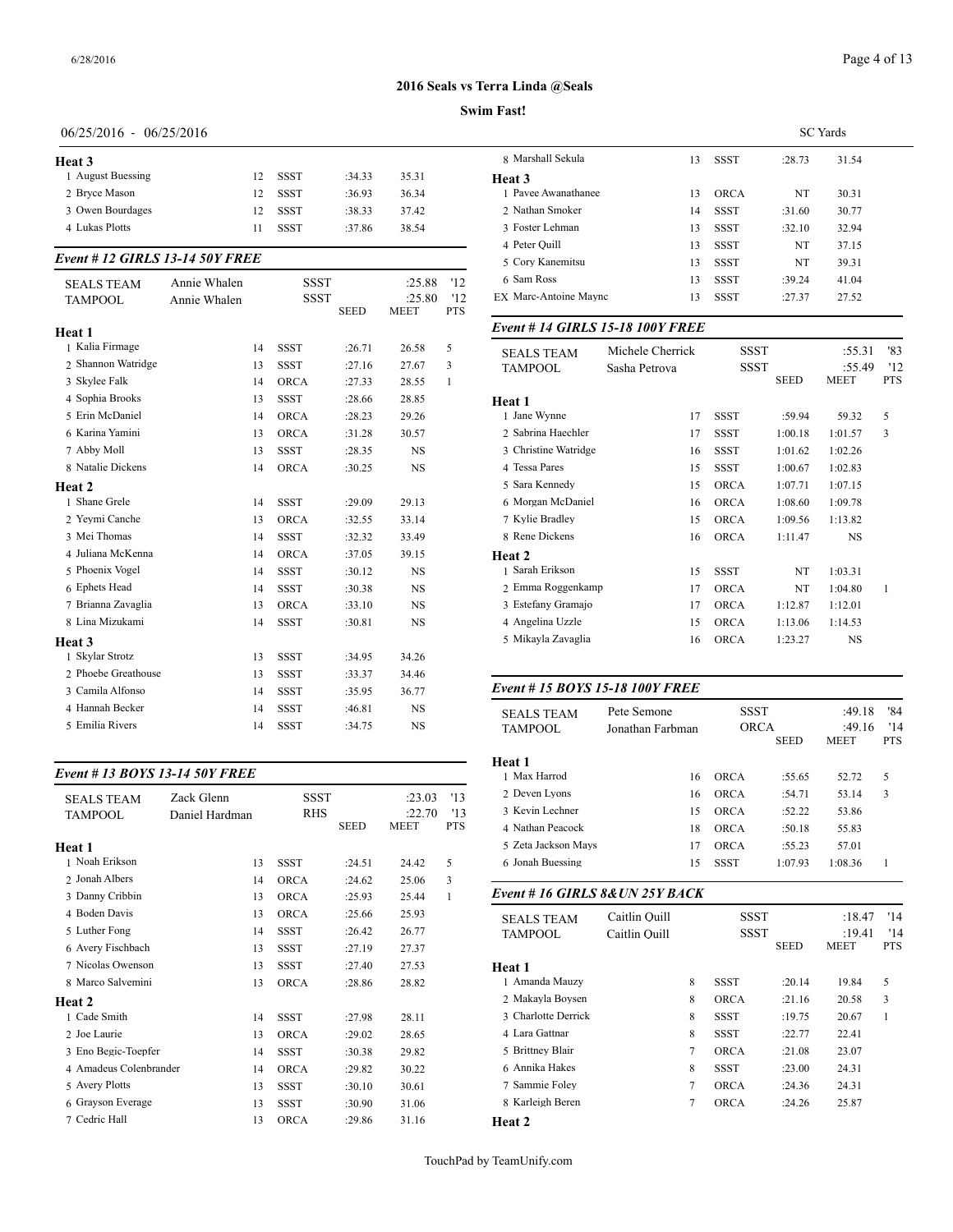## 06/25/2016 - 06/25/2016

| Heat 2                     |        |             |         |           | 4 Gabrie  |
|----------------------------|--------|-------------|---------|-----------|-----------|
| 1 Therese Gasser           | 8      | <b>SSST</b> | : 23.18 | 23.59     | 5 Ameli   |
| 2 Kate Metzger             | 8      | <b>ORCA</b> | :24.63  | 25.72     | 6 Mariss  |
| 3 Ziza Rafieetary          | 8      | <b>SSST</b> | :27.43  | 26.81     | 7 Noelia  |
| 4 Samantha Octavio         | 8      | <b>SSST</b> | :25.11  | 26.89     | 8 Kaylee  |
| 5 Aurora Derrick           | 6      | <b>SSST</b> | :28.08  | 29.52     | Heat 2    |
| 6 Kalena Gregory           | 6      | <b>ORCA</b> | :28.60  | 29.78     | 1 Eleano  |
| 7 Lavan Asleim             | 7      | <b>ORCA</b> | :33.35  | 30.33     | 2 Kailey  |
| 8 Riya Tracy               | 8      | <b>ORCA</b> | :28.98  | <b>NS</b> | 3 Laurer  |
| Heat 3                     |        |             |         |           | 4 Chloe   |
| 1 Kiera Lensing            | 8      | <b>SSST</b> | :29.13  | 28.45     | 5 Maria   |
| 2 Demi Beykpour            | 7      | <b>SSST</b> | :28.19  | 28.77     | 6 Jessa I |
| 3 Sheyla Rodas             | $\tau$ | <b>ORCA</b> | NT      | 30.41     | 7 Olivia  |
| 4 Cruz Gattnar             | 6      | <b>SSST</b> | :31.38  | 31.07     | 8 Violet  |
| 5 Emily Whitney            | 7      | <b>ORCA</b> | :40.87  | 33.16     | Heat 3    |
| 6 Laila Hochschild         | 7      | <b>SSST</b> | :32.70  | 33.37     | 1 Emma    |
| 7 Abigail Wehn             | 6      | <b>ORCA</b> | :37.69  | 37.96     | 2 Elsa F  |
| 8 Kate Ryan                | 7      | ORCA        | NT      | 40.46     | 3 Ariann  |
| Heat 4                     |        |             |         |           | 4 Grace   |
| 1 Riley Tokarski           | 7      | <b>SSST</b> | :33.57  | 35.96     | 5 Gissel  |
| 2 Riley Greathouse         | 7      | <b>SSST</b> | :36.91  | 37.74     | 6 Laurel  |
| 3 Sonia Brown              | 6      | <b>SSST</b> | :34.15  | 43.78     | 7 Jasmir  |
| 4 Sierra Duncan            | 6      | <b>SSST</b> | 1:14.09 | 1:11.20   | 8 Hanna   |
| <b>EX</b> Mirabel Arlander | 8      | <b>SSST</b> | :20.91  | 21.56     |           |
| 6 Aviva Gordon             | 6      | <b>SSST</b> | :39.06  | <b>NS</b> | Heat 4    |
| 7 Amara Duncan             | 7      | <b>SSST</b> | :50.61  | <b>NS</b> | 1 Alexis  |

#### *Event # 17 BOYS 8&UN 25Y BACK*

|                                     |                           |                |                     |             |                  |            | 4 Емпе қазауш                          |
|-------------------------------------|---------------------------|----------------|---------------------|-------------|------------------|------------|----------------------------------------|
| <b>SEALS TEAM</b><br><b>TAMPOOL</b> | Theo Andrews<br>Finn Aune |                | SSST<br><b>WAVE</b> |             | :17.85<br>:17.19 | '07<br>'12 | 5 Makaela Cullina<br>6 Gigi McAllister |
|                                     |                           |                |                     | <b>SEED</b> | MEET             | PTS        | 7 Ava Morris                           |
| Heat 1                              |                           |                |                     |             |                  |            | 8 Nichole Aguilar                      |
| 1 Andrew Chong                      |                           | 8              | <b>ORCA</b>         | :19.87      | 19.12            | 5          | Heat 5                                 |
| 2 Declan Murphy                     |                           | 8              | <b>SSST</b>         | :20.47      | 20.75            | 3          | 1 Ella Carter                          |
| 3 Adam Albers                       |                           | 7              | <b>ORCA</b>         | :21.34      | 23.56            | 1          | 2 Emily Cash                           |
| 4 Miles Marvel                      |                           | 8              | <b>ORCA</b>         | :24.12      | 25.11            |            | 3 Madison Smith                        |
| 5 Viggo Zarrehparvar                |                           | 7              | <b>SSST</b>         | :24.74      | 26.36            |            |                                        |
| 6 Finn Croley                       |                           | 8              | <b>SSST</b>         | :25.68      | 28.75            |            | Event # 19 $BOY$                       |
| 7 Aaron Gordon                      |                           | 8              | <b>SSST</b>         | :25.57      | 28.83            |            | <b>SEALS TEAM</b>                      |
| 8 Jackson Wright                    |                           | 8              | <b>ORCA</b>         | :24.35      | <b>NS</b>        |            | <b>TAMPOOL</b>                         |
| Heat 2                              |                           |                |                     |             |                  |            |                                        |
| 1 Dylan Potter                      |                           | 8              | <b>SSST</b>         | :26.54      | 26.65            |            | Heat 1                                 |
| 2 Arie Kurtzig                      |                           | 8              | <b>ORCA</b>         | :28.01      | 27.49            |            | 1 Marre Gattnar                        |
| 3 Brendan Benz                      |                           | $\overline{7}$ | <b>ORCA</b>         | :30.16      | 30.27            |            | 2 Nicholas Arindu                      |
| 4 Mason Zener                       |                           | $\overline{7}$ | <b>SSST</b>         | :41.27      | 41.48            |            | 3 Magnus Hodge                         |
| 5 Tyler Wright                      |                           | 6              | <b>ORCA</b>         | :49.73      | NS               |            | 4 Karsten Hakes                        |
| 6 Dustin Sergeev                    |                           | 7              | <b>SSST</b>         | :34.67      | <b>NS</b>        |            | 5 Si Eon Davis                         |
|                                     |                           |                |                     |             |                  |            |                                        |

## *Event # 18 GIRLS 9-10 50Y BACK*

| <b>SEALS TEAM</b> | Catherine Watrous | <b>SSST</b> |             | :32.29                | 15               | 8 Ouin Concannoi         |
|-------------------|-------------------|-------------|-------------|-----------------------|------------------|--------------------------|
| <b>TAMPOOL</b>    | Catherine Watrous | <b>SSST</b> | <b>SEED</b> | :33.78<br><b>MEET</b> | 15<br><b>PTS</b> | Heat 2<br>1 Bjorn Ryning |
| Heat 1            |                   |             |             |                       |                  | 2 William Sullivar       |
| 1 Caitlin Quill   | 10                | <b>SSST</b> | :34.73      | 34.63                 | 5                | 3 Oliver Lucchese        |
| 2 Anna Palfy      | 10                | ORCA        | :37.18      | 36.82                 | 3                | 4 Colin Judson           |
| 3 Maeve McAuley   | 10                | <b>SSST</b> | :37.80      | 38.98                 |                  | 5 Kenin Davis            |

| <b>Swim Fast!</b>                                                                       |    |               |                                              |                 |  |
|-----------------------------------------------------------------------------------------|----|---------------|----------------------------------------------|-----------------|--|
|                                                                                         |    |               |                                              | <b>SC</b> Yards |  |
| 4 Gabriella Plonowski                                                                   | 10 | <b>SSST</b>   | :39.51                                       | 40.24           |  |
| 5 Amelia King                                                                           | 9  | <b>SSST</b>   | :43.07                                       | 43.63           |  |
| 6 Marissa Bovsen                                                                        | 10 | <b>ORCA</b>   | :44.59                                       | 45.31           |  |
| 7 Noelia Gramajo                                                                        | 10 | <b>ORCA</b>   | :44.60                                       | 46.03           |  |
| 8 Kaylee Cheu                                                                           | 10 | ORCA          | :44.39                                       | $_{\rm NS}$     |  |
| Heat 2                                                                                  |    |               |                                              |                 |  |
| 1 Eleanor Octavio                                                                       | 10 | <b>SSST</b>   | :43.84                                       | 44.08           |  |
| 2 Kailey Sullivan                                                                       | 10 | <b>ORCA</b>   | :45.35                                       | 44.56           |  |
| 3 Lauren Widdifield                                                                     | 10 | <b>SSST</b>   | :43.23                                       | 44.70           |  |
| 4 Chloe Firmage                                                                         | 9  | <b>SSST</b>   | :44.75                                       | 46.86           |  |
| 5 Mariana Reyes                                                                         | 10 | ORCA          | :49.77                                       | 50.51           |  |
| 6 Jessa Dunn                                                                            | 9  | ORCA          | :47.68                                       | 51.92           |  |
| 7 Olivia Anderson                                                                       | 10 | ORCA          | :45.41                                       | $_{\rm NS}$     |  |
| 8 Violet Kirby                                                                          | 10 | <b>SSST</b>   | :43.25                                       | NS              |  |
| Heat 3                                                                                  |    |               |                                              |                 |  |
| 1 Emma Korolev                                                                          | 10 | <b>SSST</b>   | :45.68                                       | 44.70           |  |
| 2 Elsa Fong                                                                             | 9  | <b>SSST</b>   | :47.10                                       | 45.23           |  |
| 3 Arianna Krieger                                                                       | 9  | <b>SSST</b>   | :47.92                                       | 49.80           |  |
| 4 Grace Widdifield                                                                      | 10 | <b>SSST</b>   | :49.38                                       | 50.27           |  |
| 5 Gissel Esteban                                                                        | 9  | <b>ORCA</b>   | :52.57                                       | 52.51           |  |
| 6 Laurel Buffum                                                                         | 10 | <b>ORCA</b>   | :57.60                                       | 56.79           |  |
| 7 Jasmine Rodas                                                                         | 10 | <b>ORCA</b>   | :53.92                                       | 59.61           |  |
| 8 Hannah Levine                                                                         | 9  | ORCA          | :50.19                                       | $_{\rm NS}$     |  |
| Heat 4                                                                                  |    |               |                                              |                 |  |
| 1 Alexis Paras                                                                          | 9  | <b>SSST</b>   | :49.69                                       | 49.51           |  |
| 2 Sofia Carlin                                                                          | 10 | <b>SSST</b>   | :55.07                                       | 52.16           |  |
| 3 Katie Burger                                                                          | 10 | <b>SSST</b>   | :53.90                                       | 52.55           |  |
| 4 Esme Kasavin                                                                          | 10 | <b>SSST</b>   | :51.08                                       | 54.73           |  |
| 5 Makaela Cullinan                                                                      | 10 | ORCA          | 1:01.84                                      | 58.68           |  |
| $\mathbf{r}$ , $\mathbf{r}$ , $\mathbf{r}$ , $\mathbf{r}$ , $\mathbf{r}$ , $\mathbf{r}$ |    | $\sim$ $\sim$ | $\overline{a}$ $\overline{a}$ $\overline{a}$ | $\sim$ $\sim$   |  |

| 5 Makaela Cullinan | 10 | ORCA        | 1:01.84 | 58.68   |  |
|--------------------|----|-------------|---------|---------|--|
| 6 Gigi McAllister  | 9  | <b>ORCA</b> | 1:04.22 | 1:08.44 |  |
| 7 Ava Morris       | 10 | <b>ORCA</b> | 1:07.68 | 1:15.88 |  |
| 8 Nichole Aguilar  | 10 | <b>ORCA</b> | 1:02.30 | NS      |  |
| <b>Heat 5</b>      |    |             |         |         |  |
| 1 Ella Carter      | 10 | <b>ORCA</b> | NT      | 1:02.93 |  |
| 2 Emily Cash       | 9  | SSST        | 1:05.55 | 1:08.50 |  |
| 3 Madison Smith    | 10 | SSST        | NT      | NS      |  |

#### *Event # 19 BOYS 9-10 50Y BACK*

| <b>SEALS TEAM</b>    | Tavlor Gamboa | <b>SSST</b> |             | :34.24                | '02               |  |
|----------------------|---------------|-------------|-------------|-----------------------|-------------------|--|
| <b>TAMPOOL</b>       | Ethan Lewczyk | <b>SVAT</b> | <b>SEED</b> | :33.05<br><b>MEET</b> | '12<br><b>PTS</b> |  |
| Heat 1               |               |             |             |                       |                   |  |
| 1 Marre Gattnar      | 10            | SSST        | :34.81      | 33.71                 | $*5$              |  |
| 2 Nicholas Arinduque | 9             | <b>ORCA</b> | :42.50      | 40.05                 | 3                 |  |
| 3 Magnus Hodge       | 9             | <b>ORCA</b> | :46.84      | 45.79                 | $\mathbf{1}$      |  |
| 4 Karsten Hakes      | 10            | <b>SSST</b> | :46.38      | 45.84                 |                   |  |
| 5 Si Eon Davis       | 9             | <b>ORCA</b> | :57.68      | 56.48                 |                   |  |
| 6 Alastair Morris    | 9             | <b>ORCA</b> | :54.80      | 57.72                 |                   |  |
| 7 Jack Hochschild    | 10            | <b>SSST</b> | :51.11      | 57.79                 |                   |  |
| 8 Ouin Concannon     | 10            | <b>SSST</b> | :40.73      | <b>NS</b>             |                   |  |
| <b>Heat 2</b>        |               |             |             |                       |                   |  |
| 1 Bjorn Ryning       | 10            | <b>SSST</b> | :51.62      | 53.83                 |                   |  |
| 2 William Sullivan   | 9             | SSST        | :51.19      | 56.78                 |                   |  |
| 3 Oliver Lucchese    | 10            | <b>SSST</b> | :55.69      | 57.82                 |                   |  |
| 4 Colin Judson       | 9             | <b>SSST</b> | 1:01.61     | 1:00.27               |                   |  |
| 5 Kenin Davis        | 10            | <b>ORCA</b> | 1:07.30     | 1:10.14               |                   |  |

TouchPad by TeamUnify.com

**2016 Seals vs Terra Linda @Seals**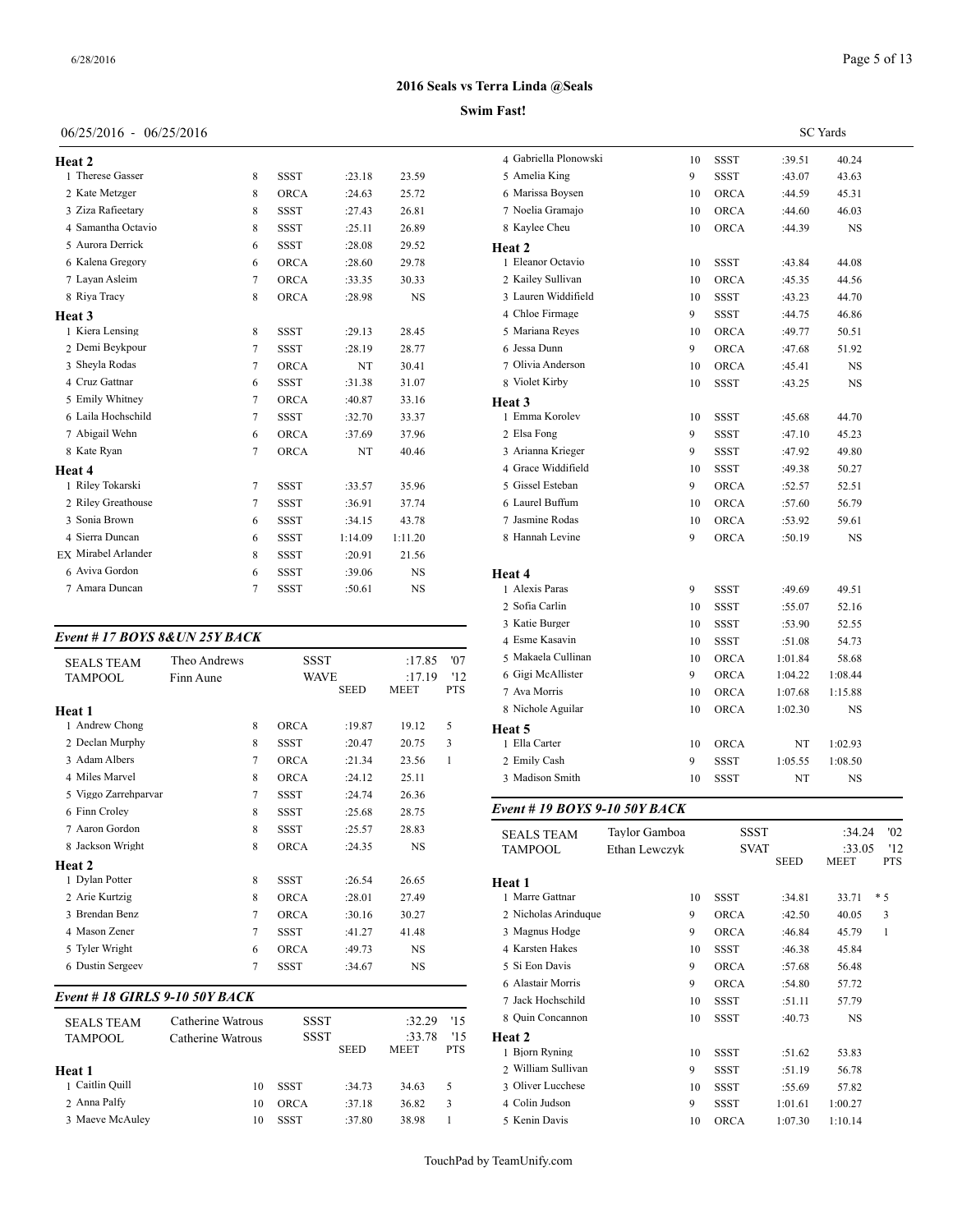#### **Swim Fast!**

## 06/25/2016 - 06/25/2016

| 7 Noah Brown<br><b>TAMPOOL</b><br>9<br><b>SSST</b><br>1:19.85<br>1:16.64<br>8 Francesco Calvi<br>9<br>ORCA<br>NT<br>NS<br>Heat 1<br>1 Jessica Bukowsl<br>Event # 20 GIRLS 11-12 50Y BACK<br>2 Skylee Falk<br><b>SSST</b><br>Catherine Watrous<br>'15<br>:31.88<br><b>SEALS TEAM</b><br>3 Kathryn Arindu<br>'14<br>Riptide<br>:30.74<br><b>TAMPOOL</b><br>Kaley McIntyre<br>4 Sophia Brooks<br><b>SEED</b><br><b>PTS</b><br>MEET<br>5 Karina Yamini<br>Heat 1<br>6 Yeymi Canche<br>1 Nicole Chong<br>$*5$<br><b>ORCA</b><br>11<br>:31.62<br>31.35<br>7 Phoenix Vogel<br>2 Cat Watrous<br>12<br><b>SSST</b><br>$*3$<br>:31.92<br>31.51<br>8 Lina Mizukami<br>3 Gianna Ross<br>12<br><b>ORCA</b><br>$\mathbf{1}$<br>:34.35<br>34.72<br>Heat 2<br>4 Kira Rodriguez<br>11<br><b>ORCA</b><br>35.60<br>:34.90<br>1 Phoebe Greatho<br>5 Malia Fredrich<br>12<br><b>SSST</b><br>35.86<br>:34.96<br>2 Camila Alfonso<br>6 Liza Lachter<br>12<br><b>SSST</b><br>:36.72<br>37.43<br>3 Juliana McKenn<br>7 Thalia Yamini<br>11<br><b>ORCA</b><br>37.43<br>:35.81<br>4 Emilia Rivers<br>8 Kylie Johnstone<br>11<br><b>SSST</b><br>39.16<br>:38.31<br>5 Brianna Zavagli<br>Heat 2<br>1 Malia Davis<br>12<br><b>ORCA</b><br>36.83<br>:37.59<br>2 Grainne May<br>12<br><b>SSST</b><br>37.92<br>:38.71<br>Event # 23 $BOY$<br>3 Sophia Harkins<br>12<br><b>SSST</b><br>:38.73<br>38.89<br>4 Jimena Gramajo<br>12<br>ORCA<br>39.22<br>:39.01<br><b>SEALS TEAM</b><br>5 Nicole Everage<br><b>SSST</b><br><b>TAMPOOL</b><br>11<br>:40.10<br>41.14<br>6 Natalie Potter<br>11<br><b>SSST</b><br>:39.98<br>41.39<br>7 Mia Mitaine<br>Heat 1<br>11<br><b>ORCA</b><br>45.95<br>:43.00<br>1 Jonah Albers<br>8 Marin Buffum<br>12<br><b>ORCA</b><br>:42.99<br>NS<br>2 Boden Davis<br>3 Luther Fong<br>Heat 3<br>4 Marc-Antoine M<br>1 Tawny Strotz<br>11<br><b>SSST</b><br>:42.25<br>41.34 |  |
|----------------------------------------------------------------------------------------------------------------------------------------------------------------------------------------------------------------------------------------------------------------------------------------------------------------------------------------------------------------------------------------------------------------------------------------------------------------------------------------------------------------------------------------------------------------------------------------------------------------------------------------------------------------------------------------------------------------------------------------------------------------------------------------------------------------------------------------------------------------------------------------------------------------------------------------------------------------------------------------------------------------------------------------------------------------------------------------------------------------------------------------------------------------------------------------------------------------------------------------------------------------------------------------------------------------------------------------------------------------------------------------------------------------------------------------------------------------------------------------------------------------------------------------------------------------------------------------------------------------------------------------------------------------------------------------------------------------------------------------------------------------------------------------------------------------------------------------------------------------|--|
|                                                                                                                                                                                                                                                                                                                                                                                                                                                                                                                                                                                                                                                                                                                                                                                                                                                                                                                                                                                                                                                                                                                                                                                                                                                                                                                                                                                                                                                                                                                                                                                                                                                                                                                                                                                                                                                                |  |
|                                                                                                                                                                                                                                                                                                                                                                                                                                                                                                                                                                                                                                                                                                                                                                                                                                                                                                                                                                                                                                                                                                                                                                                                                                                                                                                                                                                                                                                                                                                                                                                                                                                                                                                                                                                                                                                                |  |
|                                                                                                                                                                                                                                                                                                                                                                                                                                                                                                                                                                                                                                                                                                                                                                                                                                                                                                                                                                                                                                                                                                                                                                                                                                                                                                                                                                                                                                                                                                                                                                                                                                                                                                                                                                                                                                                                |  |
|                                                                                                                                                                                                                                                                                                                                                                                                                                                                                                                                                                                                                                                                                                                                                                                                                                                                                                                                                                                                                                                                                                                                                                                                                                                                                                                                                                                                                                                                                                                                                                                                                                                                                                                                                                                                                                                                |  |
|                                                                                                                                                                                                                                                                                                                                                                                                                                                                                                                                                                                                                                                                                                                                                                                                                                                                                                                                                                                                                                                                                                                                                                                                                                                                                                                                                                                                                                                                                                                                                                                                                                                                                                                                                                                                                                                                |  |
|                                                                                                                                                                                                                                                                                                                                                                                                                                                                                                                                                                                                                                                                                                                                                                                                                                                                                                                                                                                                                                                                                                                                                                                                                                                                                                                                                                                                                                                                                                                                                                                                                                                                                                                                                                                                                                                                |  |
|                                                                                                                                                                                                                                                                                                                                                                                                                                                                                                                                                                                                                                                                                                                                                                                                                                                                                                                                                                                                                                                                                                                                                                                                                                                                                                                                                                                                                                                                                                                                                                                                                                                                                                                                                                                                                                                                |  |
|                                                                                                                                                                                                                                                                                                                                                                                                                                                                                                                                                                                                                                                                                                                                                                                                                                                                                                                                                                                                                                                                                                                                                                                                                                                                                                                                                                                                                                                                                                                                                                                                                                                                                                                                                                                                                                                                |  |
|                                                                                                                                                                                                                                                                                                                                                                                                                                                                                                                                                                                                                                                                                                                                                                                                                                                                                                                                                                                                                                                                                                                                                                                                                                                                                                                                                                                                                                                                                                                                                                                                                                                                                                                                                                                                                                                                |  |
|                                                                                                                                                                                                                                                                                                                                                                                                                                                                                                                                                                                                                                                                                                                                                                                                                                                                                                                                                                                                                                                                                                                                                                                                                                                                                                                                                                                                                                                                                                                                                                                                                                                                                                                                                                                                                                                                |  |
|                                                                                                                                                                                                                                                                                                                                                                                                                                                                                                                                                                                                                                                                                                                                                                                                                                                                                                                                                                                                                                                                                                                                                                                                                                                                                                                                                                                                                                                                                                                                                                                                                                                                                                                                                                                                                                                                |  |
|                                                                                                                                                                                                                                                                                                                                                                                                                                                                                                                                                                                                                                                                                                                                                                                                                                                                                                                                                                                                                                                                                                                                                                                                                                                                                                                                                                                                                                                                                                                                                                                                                                                                                                                                                                                                                                                                |  |
|                                                                                                                                                                                                                                                                                                                                                                                                                                                                                                                                                                                                                                                                                                                                                                                                                                                                                                                                                                                                                                                                                                                                                                                                                                                                                                                                                                                                                                                                                                                                                                                                                                                                                                                                                                                                                                                                |  |
|                                                                                                                                                                                                                                                                                                                                                                                                                                                                                                                                                                                                                                                                                                                                                                                                                                                                                                                                                                                                                                                                                                                                                                                                                                                                                                                                                                                                                                                                                                                                                                                                                                                                                                                                                                                                                                                                |  |
|                                                                                                                                                                                                                                                                                                                                                                                                                                                                                                                                                                                                                                                                                                                                                                                                                                                                                                                                                                                                                                                                                                                                                                                                                                                                                                                                                                                                                                                                                                                                                                                                                                                                                                                                                                                                                                                                |  |
|                                                                                                                                                                                                                                                                                                                                                                                                                                                                                                                                                                                                                                                                                                                                                                                                                                                                                                                                                                                                                                                                                                                                                                                                                                                                                                                                                                                                                                                                                                                                                                                                                                                                                                                                                                                                                                                                |  |
|                                                                                                                                                                                                                                                                                                                                                                                                                                                                                                                                                                                                                                                                                                                                                                                                                                                                                                                                                                                                                                                                                                                                                                                                                                                                                                                                                                                                                                                                                                                                                                                                                                                                                                                                                                                                                                                                |  |
|                                                                                                                                                                                                                                                                                                                                                                                                                                                                                                                                                                                                                                                                                                                                                                                                                                                                                                                                                                                                                                                                                                                                                                                                                                                                                                                                                                                                                                                                                                                                                                                                                                                                                                                                                                                                                                                                |  |
|                                                                                                                                                                                                                                                                                                                                                                                                                                                                                                                                                                                                                                                                                                                                                                                                                                                                                                                                                                                                                                                                                                                                                                                                                                                                                                                                                                                                                                                                                                                                                                                                                                                                                                                                                                                                                                                                |  |
|                                                                                                                                                                                                                                                                                                                                                                                                                                                                                                                                                                                                                                                                                                                                                                                                                                                                                                                                                                                                                                                                                                                                                                                                                                                                                                                                                                                                                                                                                                                                                                                                                                                                                                                                                                                                                                                                |  |
|                                                                                                                                                                                                                                                                                                                                                                                                                                                                                                                                                                                                                                                                                                                                                                                                                                                                                                                                                                                                                                                                                                                                                                                                                                                                                                                                                                                                                                                                                                                                                                                                                                                                                                                                                                                                                                                                |  |
|                                                                                                                                                                                                                                                                                                                                                                                                                                                                                                                                                                                                                                                                                                                                                                                                                                                                                                                                                                                                                                                                                                                                                                                                                                                                                                                                                                                                                                                                                                                                                                                                                                                                                                                                                                                                                                                                |  |
|                                                                                                                                                                                                                                                                                                                                                                                                                                                                                                                                                                                                                                                                                                                                                                                                                                                                                                                                                                                                                                                                                                                                                                                                                                                                                                                                                                                                                                                                                                                                                                                                                                                                                                                                                                                                                                                                |  |
|                                                                                                                                                                                                                                                                                                                                                                                                                                                                                                                                                                                                                                                                                                                                                                                                                                                                                                                                                                                                                                                                                                                                                                                                                                                                                                                                                                                                                                                                                                                                                                                                                                                                                                                                                                                                                                                                |  |
|                                                                                                                                                                                                                                                                                                                                                                                                                                                                                                                                                                                                                                                                                                                                                                                                                                                                                                                                                                                                                                                                                                                                                                                                                                                                                                                                                                                                                                                                                                                                                                                                                                                                                                                                                                                                                                                                |  |
|                                                                                                                                                                                                                                                                                                                                                                                                                                                                                                                                                                                                                                                                                                                                                                                                                                                                                                                                                                                                                                                                                                                                                                                                                                                                                                                                                                                                                                                                                                                                                                                                                                                                                                                                                                                                                                                                |  |
|                                                                                                                                                                                                                                                                                                                                                                                                                                                                                                                                                                                                                                                                                                                                                                                                                                                                                                                                                                                                                                                                                                                                                                                                                                                                                                                                                                                                                                                                                                                                                                                                                                                                                                                                                                                                                                                                |  |
|                                                                                                                                                                                                                                                                                                                                                                                                                                                                                                                                                                                                                                                                                                                                                                                                                                                                                                                                                                                                                                                                                                                                                                                                                                                                                                                                                                                                                                                                                                                                                                                                                                                                                                                                                                                                                                                                |  |
| 5 Joe Laurie<br>2 Madi Bennerotte<br>12<br>SSST<br>42.36<br>:42.76                                                                                                                                                                                                                                                                                                                                                                                                                                                                                                                                                                                                                                                                                                                                                                                                                                                                                                                                                                                                                                                                                                                                                                                                                                                                                                                                                                                                                                                                                                                                                                                                                                                                                                                                                                                             |  |
| 6 Grayson Everag<br>3 Laney Spry<br>11<br><b>ORCA</b><br>43.27<br>:45.24                                                                                                                                                                                                                                                                                                                                                                                                                                                                                                                                                                                                                                                                                                                                                                                                                                                                                                                                                                                                                                                                                                                                                                                                                                                                                                                                                                                                                                                                                                                                                                                                                                                                                                                                                                                       |  |
| 7 Marshall Sekula<br>4 Sofia Siddiqi<br>11<br><b>SSST</b><br>45.73<br>:45.98                                                                                                                                                                                                                                                                                                                                                                                                                                                                                                                                                                                                                                                                                                                                                                                                                                                                                                                                                                                                                                                                                                                                                                                                                                                                                                                                                                                                                                                                                                                                                                                                                                                                                                                                                                                   |  |
| 8 Cedric Hall<br>5 Roselyn De Leon<br>11<br><b>ORCA</b><br>48.46<br>:46.51                                                                                                                                                                                                                                                                                                                                                                                                                                                                                                                                                                                                                                                                                                                                                                                                                                                                                                                                                                                                                                                                                                                                                                                                                                                                                                                                                                                                                                                                                                                                                                                                                                                                                                                                                                                     |  |
| Heat 2<br>6 Hailey Gillespie<br>11<br>ORCA<br>:48.52<br>50.85                                                                                                                                                                                                                                                                                                                                                                                                                                                                                                                                                                                                                                                                                                                                                                                                                                                                                                                                                                                                                                                                                                                                                                                                                                                                                                                                                                                                                                                                                                                                                                                                                                                                                                                                                                                                  |  |
| 1 Nathan Smoker<br>7 Bridgette Ryning<br>12<br><b>SSST</b><br><b>NS</b><br>:40.83                                                                                                                                                                                                                                                                                                                                                                                                                                                                                                                                                                                                                                                                                                                                                                                                                                                                                                                                                                                                                                                                                                                                                                                                                                                                                                                                                                                                                                                                                                                                                                                                                                                                                                                                                                              |  |
| 2 Amadeus Colen<br>8 Romina Calvi<br>11<br>ORCA<br>NS<br>:46.33                                                                                                                                                                                                                                                                                                                                                                                                                                                                                                                                                                                                                                                                                                                                                                                                                                                                                                                                                                                                                                                                                                                                                                                                                                                                                                                                                                                                                                                                                                                                                                                                                                                                                                                                                                                                |  |
| 3 Foster Lehman<br>Heat 4                                                                                                                                                                                                                                                                                                                                                                                                                                                                                                                                                                                                                                                                                                                                                                                                                                                                                                                                                                                                                                                                                                                                                                                                                                                                                                                                                                                                                                                                                                                                                                                                                                                                                                                                                                                                                                      |  |
| 4 Sam Ross<br>1 Dalila Butterfield<br><b>ORCA</b><br>51.01<br>11<br>:53.07                                                                                                                                                                                                                                                                                                                                                                                                                                                                                                                                                                                                                                                                                                                                                                                                                                                                                                                                                                                                                                                                                                                                                                                                                                                                                                                                                                                                                                                                                                                                                                                                                                                                                                                                                                                     |  |
| 5 Peter Quill<br>2 Jane Ryan<br>ORCA<br>:52.53<br>54.04<br>11                                                                                                                                                                                                                                                                                                                                                                                                                                                                                                                                                                                                                                                                                                                                                                                                                                                                                                                                                                                                                                                                                                                                                                                                                                                                                                                                                                                                                                                                                                                                                                                                                                                                                                                                                                                                  |  |
| 3 Pilar Diaz<br>11<br>ORCA<br>:57.24<br>56.90                                                                                                                                                                                                                                                                                                                                                                                                                                                                                                                                                                                                                                                                                                                                                                                                                                                                                                                                                                                                                                                                                                                                                                                                                                                                                                                                                                                                                                                                                                                                                                                                                                                                                                                                                                                                                  |  |

#### *Event # 21 BOYS 11-12 50Y BACK*

| <b>SEALS TEAM</b>   | Theo Andrews |    | SSST<br><b>SSST</b> |             | :31.36<br>:30.37 | '11<br>'11 | TAMPOOL                             |
|---------------------|--------------|----|---------------------|-------------|------------------|------------|-------------------------------------|
| <b>TAMPOOL</b>      | Theo Andrews |    |                     | <b>SEED</b> | <b>MEET</b>      | <b>PTS</b> | Heat 1                              |
| Heat 1              |              |    |                     |             |                  |            | 1 Maya Rabow                        |
| 1 Merrik Jasko      |              | 11 | <b>ORCA</b>         | :35.06      | 35.58            | 5          | 2 Sophie Baublitz                   |
| 2 Garrett Goldberg  |              | 11 | <b>ORCA</b>         | :37.72      | 36.18            | 3          | 3 Tessa Pares                       |
| 3 Garrett Mason     |              | 12 | SSST                | :40.35      | 40.77            | 1          | 4 Sabrina Haechle                   |
| 4 Jasper Hodge      |              | 11 | <b>ORCA</b>         | :41.59      | 42.49            |            | 5 Caroline Ouill                    |
| 5 August Buessing   |              | 12 | <b>SSST</b>         | :41.35      | 44.69            |            | 6 Maya Carter                       |
| 6 Nicolas MacDonald |              | 11 | <b>SSST</b>         | :40.75      | <b>NS</b>        |            | 7 Emma Roggenk                      |
| 7 Adrian MacDonald  |              | 12 | <b>SSST</b>         | :41.76      | <b>NS</b>        |            | 8 Estefany Grama                    |
| Heat 2              |              |    |                     |             |                  |            | Event # 25 $BOY$                    |
| 1 Bryce Mason       |              | 12 | <b>SSST</b>         | :44.37      | 42.62            |            |                                     |
| 2 Lukas Plotts      |              | 11 | <b>SSST</b>         | :45.24      | <b>NS</b>        |            | <b>SEALS TEAM</b><br><b>TAMPOOL</b> |

*Event # 22 GIRLS 13-14 50Y BACK*

|                     |               |    |             |             | <b>SC</b> Yards       |                   |  |
|---------------------|---------------|----|-------------|-------------|-----------------------|-------------------|--|
| <b>SEALS TEAM</b>   | Sasha Petrova |    | <b>SSST</b> |             | :29.55                | '12               |  |
| <b>TAMPOOL</b>      | Sasha Petrova |    | <b>SSST</b> | <b>SEED</b> | :29.55<br><b>MEET</b> | '12<br><b>PTS</b> |  |
| Heat 1              |               |    |             |             |                       |                   |  |
| 1 Jessica Bukowski  |               | 13 | <b>SSST</b> | :32.72      | 32.98                 | 5                 |  |
| 2 Skylee Falk       |               | 14 | <b>ORCA</b> | :31.48      | 33.54                 | 3                 |  |
| 3 Kathryn Arinduque |               | 13 | <b>ORCA</b> | :34.30      | 33.79                 | $\mathbf{1}$      |  |
| 4 Sophia Brooks     |               | 13 | <b>SSST</b> | :35.44      | 36.80                 |                   |  |
| 5 Karina Yamini     |               | 13 | <b>ORCA</b> | :37.83      | 37.71                 |                   |  |
| 6 Yeymi Canche      |               | 13 | <b>ORCA</b> | :38.45      | 38.66                 |                   |  |
| 7 Phoenix Vogel     |               | 14 | <b>SSST</b> | :38.68      | <b>NS</b>             |                   |  |
| 8 Lina Mizukami     |               | 14 | <b>SSST</b> | :38.62      | <b>NS</b>             |                   |  |
| Heat 2              |               |    |             |             |                       |                   |  |
| 1 Phoebe Greathouse |               | 13 | <b>SSST</b> | :43.71      | 41.40                 |                   |  |
| 2 Camila Alfonso    |               | 14 | <b>SSST</b> | :42.76      | 42.71                 |                   |  |
| 3 Juliana McKenna   |               | 14 | <b>ORCA</b> | :45.94      | 44.97                 |                   |  |
| 4 Emilia Rivers     |               | 14 | <b>SSST</b> | :41.21      | NS                    |                   |  |
| 5 Brianna Zavaglia  |               | 13 | <b>ORCA</b> | :39.41      | NS                    |                   |  |
|                     |               |    |             |             |                       |                   |  |

### *Event # 23 BOYS 13-14 50Y BACK*

| <b>SEALS TEAM</b>      | Zihao Wang |    | SSST        |             | :26.32      | '16          |
|------------------------|------------|----|-------------|-------------|-------------|--------------|
| <b>TAMPOOL</b>         | Zihao Wang |    | <b>SSST</b> |             | :26.32      | 16           |
|                        |            |    |             | <b>SEED</b> | <b>MEET</b> | <b>PTS</b>   |
| Heat 1                 |            |    |             |             |             |              |
| 1 Jonah Albers         |            | 14 | <b>ORCA</b> | :28.96      | 29.02       | 5            |
| 2 Boden Davis          |            | 13 | <b>ORCA</b> | :32.62      | 31.31       | 3            |
| 3 Luther Fong          |            | 14 | <b>SSST</b> | :31.55      | 32.94       | $\mathbf{1}$ |
| 4 Marc-Antoine Maync   |            | 13 | <b>SSST</b> | :31.69      | 33.71       |              |
| 5 Joe Laurie           |            | 13 | <b>ORCA</b> | :37.04      | 37.32       |              |
| 6 Grayson Everage      |            | 13 | <b>SSST</b> | :37.75      | 38.93       |              |
| 7 Marshall Sekula      |            | 13 | <b>SSST</b> | :35.73      | 39.27       |              |
| 8 Cedric Hall          |            | 13 | <b>ORCA</b> | :40.32      | DO          |              |
| <b>Heat 2</b>          |            |    |             |             |             |              |
| 1 Nathan Smoker        |            | 14 | <b>SSST</b> | :39.30      | 37.99       |              |
| 2 Amadeus Colenbrander |            | 14 | <b>ORCA</b> | NT          | 39.22       |              |
| 3 Foster Lehman        |            | 13 | <b>SSST</b> | :44.02      | 42.96       |              |
| 4 Sam Ross             |            | 13 | <b>SSST</b> | :45.09      | 47.20       |              |
| 5 Peter Quill          |            | 13 | <b>SSST</b> | NT          | 50.64       |              |
|                        |            |    |             |             |             |              |

## *Event # 24 GIRLS 15-18 50Y BACK*

| <b>SEALS TEAM</b>              | Sasha Petrova |    | <b>SSST</b> |             | :28.69      | '12          |
|--------------------------------|---------------|----|-------------|-------------|-------------|--------------|
| <b>TAMPOOL</b>                 | Sasha Petrova |    |             | SSST        |             | '12          |
|                                |               |    |             | SEED        | <b>MEET</b> | <b>PTS</b>   |
| Heat 1                         |               |    |             |             |             |              |
| 1 Maya Rabow                   |               | 15 | <b>SSST</b> | :30.82      | 30.44       | 5            |
| 2 Sophie Baublitz              |               | 17 | <b>ORCA</b> | :31.07      | 30.70       | 3            |
| 3 Tessa Pares                  |               | 15 | <b>SSST</b> | :32.17      | 32.60       | $\mathbf{1}$ |
| 4 Sabrina Haechler             |               | 17 | SSST        | :32.68      | 34.88       |              |
| 5 Caroline Quill               |               | 16 | <b>SSST</b> | :34.44      | 36.03       |              |
| 6 Maya Carter                  |               | 16 | <b>ORCA</b> | :37.59      | 39.19       |              |
| 7 Emma Roggenkamp              |               | 17 | <b>ORCA</b> | NT          | 39.38       |              |
| 8 Estefany Gramajo             |               | 17 | <b>ORCA</b> | :38.12      | DO          |              |
| Event # 25 BOYS 15-18 50Y BACK |               |    |             |             |             |              |
| <b>SEALS TEAM</b>              | Pete Semone   |    | <b>SSST</b> |             | :25.74      | '84          |
| <b>TAMPOOL</b>                 | Nick Patino   |    | <b>SSST</b> |             | :27.33      | '12          |
|                                |               |    |             | <b>SEED</b> | MEET        | <b>PTS</b>   |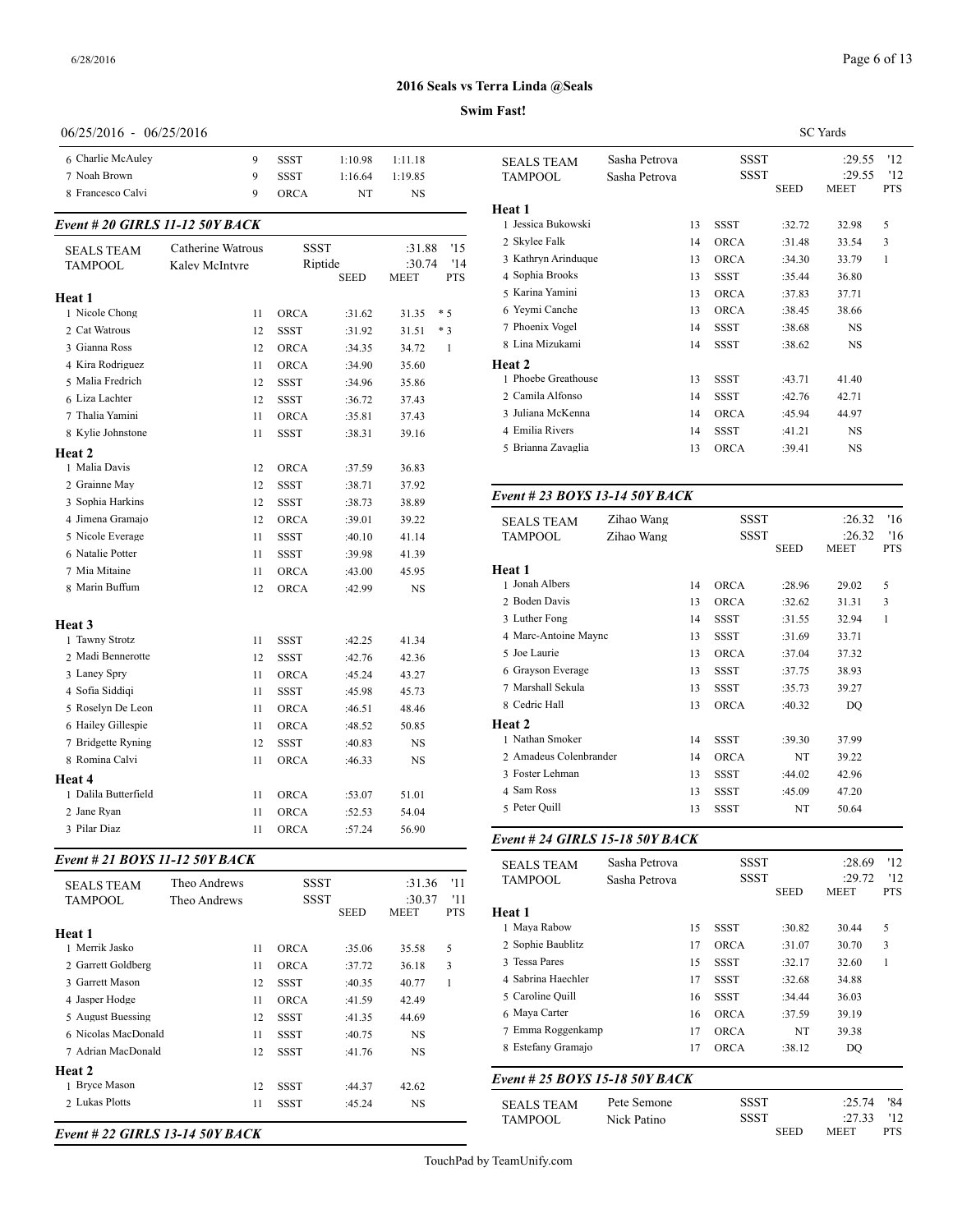## Page 7 of 13

## **2016 Seals vs Terra Linda @Seals**

### **Swim Fast!**

| $06/25/2016 - 06/25/2016$ |  |
|---------------------------|--|
|---------------------------|--|

|                                |             |    |             |             |             |            | - Ben Lotosn       |
|--------------------------------|-------------|----|-------------|-------------|-------------|------------|--------------------|
| Event # 25 BOYS 15-18 50Y BACK |             |    |             |             |             |            | 2 Declan Murphy    |
| <b>SEALS TEAM</b>              | Pete Semone |    | <b>SSST</b> |             | :25.74      | '84        | 3 Patrick Ouill    |
| <b>TAMPOOL</b>                 | Nick Patino |    | SSST        |             | :27.33      | '12        | 4 Finn Croley      |
|                                |             |    |             | <b>SEED</b> | <b>MEET</b> | <b>PTS</b> | 5 Aaron Gordon     |
| Heat 1                         |             |    |             |             |             |            | 6 Brodie Ross      |
| 1 Kevin Lechner                |             | 15 | <b>ORCA</b> | :28.29      | 29.10       | 5          | 7 Miles Marvel     |
| 2 Nico Salvemini               |             | 16 | <b>ORCA</b> | :28.76      | 29.16       | 3          | 8 Alek Wehn        |
| 3 Deven Lyons                  |             | 16 | <b>ORCA</b> | :35.25      | 33.63       |            | Heat 2             |
| 4 Jonah Buessing               |             | 15 | <b>SSST</b> | :38.18      | 38.87       |            | 1 Sebastian Pezzu  |
| 5 Zeta Jackson Mays            |             | 17 | <b>ORCA</b> | :29.94      | NS          |            | EX Viggo Zarrehpai |
|                                |             |    |             |             |             |            |                    |

#### *Event # 26 GIRLS 8&UN 25Y BREAST*

| <b>SEALS TEAM</b>                | Maxie Groh        | SSST        |             | :20.34  | '96        |                                 |                 |             |              |           |
|----------------------------------|-------------------|-------------|-------------|---------|------------|---------------------------------|-----------------|-------------|--------------|-----------|
| <b>TAMPOOL</b>                   | Julietta Camahort | <b>SVST</b> |             | :20.48  | '12        | Event #28 GIRLS 9-10 50Y BREAST |                 |             |              |           |
|                                  |                   |             | <b>SEED</b> | MEET    | <b>PTS</b> | <b>SEALS TEAM</b>               | Alison Abbott   | <b>SSST</b> |              | :37.5     |
| Heat 1                           |                   |             |             |         |            | <b>TAMPOOL</b>                  | Holly Tarantino |             | <b>SHVST</b> | :35.0     |
| 1 Esme Palmer                    | 8                 | <b>SSST</b> | :22.47      | 22.24   | 5          |                                 |                 |             | <b>SEED</b>  | MEET      |
| 2 Mirabel Arlander               | 8                 | <b>SSST</b> | :21.86      | 22.31   | 3          | Heat 1                          |                 |             |              |           |
| 3 Lara Gattnar                   | 8                 | <b>SSST</b> | :23.14      | 23.97   |            | 1 Catherine Fahrner             | 10              | <b>ORCA</b> | :39.45       | 40.09     |
| 4 Charlotte Derrick              | 8                 | SSST        | :24.72      | 25.02   |            | 2 Nadine Roose                  | 10              | <b>SSST</b> | :42.94       | 41.81     |
| 5 Sammie Foley                   | 7                 | ORCA        | :29.91      | 27.78   | 1          | 3 Eleanor Octavio               | 10              | <b>SSST</b> | :43.08       | 41.85     |
| 6 Karleigh Beren                 | $\tau$            | ORCA        | :33.45      | 31.41   |            | 4 Sylvie May                    | 10              | <b>SSST</b> | :42.12       | 43.93     |
| 7 Cassidy Steffy                 | $\tau$            | ORCA        | :33.90      | 43.54   |            | 5 Addison Everage               | 9               | <b>SSST</b> | :45.11       | 45.74     |
| 8 Julia Wise                     | $\,$ 8 $\,$       | <b>ORCA</b> | :28.54      | NS      |            | 6 Jessa Dunn                    | 9               | <b>ORCA</b> | :49.26       | 48.87     |
| Heat 2                           |                   |             |             |         |            | 7 Noelia Gramaio                | 10              | <b>ORCA</b> | :50.28       | 49.15     |
| 1 Reagan Lisle                   | 7                 | <b>SSST</b> | :25.95      | 25.48   |            | 8 Olivia Anderson               | 10              | <b>ORCA</b> | :46.95       | <b>NS</b> |
| 2 Layney Octavio                 | $\,$ 8 $\,$       | SSST        | :25.89      | 25.54   |            | Heat 2                          |                 |             |              |           |
| 3 Samantha Octavio               | $\,$ 8 $\,$       | SSST        | :27.84      | 27.18   |            | 1 Lucy Samuels                  | 10              | <b>SSST</b> | :49.42       | 47.13     |
| 4 Sophia Uhlhorn-Thornton        | $\tau$            | SSST        | :29.46      | 30.39   |            | 2 Ellery Barnes                 | 9               | <b>SSST</b> | :48.77       | 48.58     |
| 5 Emily Whitney                  | $\overline{7}$    | <b>ORCA</b> | :39.21      | 37.27   |            | 3 Audrey Lowell                 | 9               | <b>SSST</b> | :48.38       | 49.42     |
| 6 Abigail Wehn                   | 6                 | ORCA        | :40.02      | 42.73   |            | 4 Madison Smith                 | 10              | <b>SSST</b> | :50.02       | 50.45     |
| 7 Noe Hopkins                    | 6                 | ORCA        | :38.01      | NS      |            | 5 Sloane Carey                  | 9               | <b>ORCA</b> | :57.04       | 50.57     |
| 8 Riya Tracy                     | 8                 | ORCA        | :35.09      | NS      |            | 6 Clara Rubin                   | 9               | <b>ORCA</b> | :55.70       | 54.21     |
| Heat 3                           |                   |             |             |         |            | 7 Kailey Sullivan               | 10              | <b>ORCA</b> | :56.60       | 55.15     |
| 1 Ziza Rafieetary                | $\,$ 8 $\,$       | SSST        | :36.10      | 34.32   |            | 8 Makaela Cullinan              | 10              | ORCA        | :58.58       | 55.82     |
| 2 Michaela Mann                  | $\tau$            | <b>SSST</b> | :33.21      | 34.49   |            | Heat 3                          |                 |             |              |           |
| 3 Demi Beykpour                  | $\tau$            | <b>SSST</b> | :35.21      | 36.49   |            | 1 Arianna Krieger               | 9               | <b>SSST</b> | :51.39       | 50.85     |
| 4 Amara Duncan                   | $\tau$            | SSST        | :38.32      | 36.90   |            | 2 Lauren Widdifield             | 10              | <b>SSST</b> | :52.55       | 54.03     |
| 5 Layan Asleim                   | 7                 | ORCA        | :42.98      | 49.98   |            | 3 Laurel Buffum                 | 10              | <b>ORCA</b> | :59.74       | 1:00.48   |
| 6 Savannah Ferrell               | 7                 | ORCA        | NT          | 50.68   |            | 4 Violet Kirby                  | 10              | <b>SSST</b> | :50.79       | 1:00.89   |
| 7 Alizae Kurtzig                 | 6                 | ORCA        | NT          | 58.07   |            | 5 Katie Burger                  | 10              | <b>SSST</b> | :52.43       | DQ        |
| 8 Kate Ryan                      | 7                 | ORCA        | :43.41      | 1:03.49 |            | 6 Kelsey Levine                 | 10              | <b>ORCA</b> | :58.65       | <b>NS</b> |
| Heat 4                           |                   |             |             |         |            | 7 Halie Chaban                  | 9               | <b>ORCA</b> | 1:03.21      | <b>NS</b> |
| 1 Juliet Goldmacher              | 8                 | SSST        | :40.70      | 37.78   |            | 8 Mariana Reyes                 | 10              | <b>ORCA</b> | :58.79       | <b>NS</b> |
| 2 Riley Greathouse               | 7                 | <b>SSST</b> | :49.88      | 47.24   |            | Heat 4                          |                 |             |              |           |
| 3 Riley Tokarski                 | 7                 | SSST        | :46.47      | 49.90   |            | 1 Sofia Carlin                  | 10              | <b>SSST</b> | 1:00.34      | 56.48     |
| 4 Sierra Duncan                  | 6                 | <b>SSST</b> | 1:31.96     | 1:09.82 |            | 2 Keely Everage                 | 9               | <b>SSST</b> | :53.84       | 58.07     |
| EX Amanda Mauzy                  | 8                 | <b>SSST</b> | :26.22      | 24.13   |            | 3 Emily Cash                    | 9               | <b>SSST</b> | 1:03.48      | 59.21     |
| EX Aurora Derrick                | 6                 | <b>SSST</b> | :31.84      | 32.21   |            | 4 Ava Morris                    | 10              | <b>ORCA</b> | 1:10.12      | 1:04.63   |
|                                  |                   |             |             |         |            | 5 Gissel Esteban                | 9               | <b>ORCA</b> | 1:08.59      | 1:04.67   |
| Event # 27 BOYS 8& UN 25Y BREAST |                   |             |             |         |            | 6 Alexis Paras                  | 9               | <b>SSST</b> | 1:05.52      | 1:05.01   |
| <b>SEALS TEAM</b>                | Nicholas Glenn    | SSST        |             | :18.93  | '13        | 7 Tia Asleim                    | 9               | <b>ORCA</b> | NT           | 1:08.78   |
| <b>TAMPOOL</b>                   | Nicholas Glenn    | <b>SSST</b> |             | :18.93  | '13        | 8 Esme Kasavin                  | 10              | <b>SSST</b> | 1:01.20      | 1:11.29   |

|                          |   |             | <b>SC</b> Yards |           |   |
|--------------------------|---|-------------|-----------------|-----------|---|
| 1 Ben Lotosh             | 7 | <b>ORCA</b> | :25.09          | 24.39     | 5 |
| 2 Declan Murphy          | 8 | <b>SSST</b> | :24.92          | 25.10     | 3 |
| 3 Patrick Quill          | 7 | SSST        | :27.57          | 29.54     | 1 |
| 4 Finn Croley            | 8 | SSST        | :28.12          | 29.58     |   |
| 5 Aaron Gordon           | 8 | SSST        | :30.22          | 30.07     |   |
| 6 Brodie Ross            | 7 | <b>ORCA</b> | :31.29          | 32.40     |   |
| 7 Miles Marvel           | 8 | <b>ORCA</b> | :34.36          | 32.67     |   |
| 8 Alek Wehn              | 8 | <b>ORCA</b> | :29.58          | 34.42     |   |
| <b>Heat 2</b>            |   |             |                 |           |   |
| 1 Sebastian Pezzullo     | 8 | <b>ORCA</b> | :37.33          | 37.85     |   |
| EX Viggo Zarrehparvar    | 7 | <b>SSST</b> | :32.99          | 28.48     |   |
| 3 Billy Uhlhorn-Thornton | 7 | SSST        | :32.44          | <b>NS</b> |   |
| 4 Dustin Sergeev         | 7 | SSST        | :41.46          | <b>NS</b> |   |
|                          |   |             |                 |           |   |

| <b>SEALS TEAM</b>   | Alison Abbott   | <b>SSST</b>  |             | :37.58  | '86        |
|---------------------|-----------------|--------------|-------------|---------|------------|
| <b>TAMPOOL</b>      | Holly Tarantino | <b>SHVST</b> |             | :35.08  | '15        |
|                     |                 |              | <b>SEED</b> | MEET    | <b>PTS</b> |
| Heat 1              |                 |              |             |         |            |
| 1 Catherine Fahrner | 10              | <b>ORCA</b>  | :39.45      | 40.09   | 5          |
| 2 Nadine Roose      | 10              | SSST         | :42.94      | 41.81   | 3          |
| 3 Eleanor Octavio   | 10              | <b>SSST</b>  | :43.08      | 41.85   | 1          |
| 4 Sylvie May        | 10              | <b>SSST</b>  | :42.12      | 43.93   |            |
| 5 Addison Everage   | 9               | <b>SSST</b>  | :45.11      | 45.74   |            |
| 6 Jessa Dunn        | 9               | <b>ORCA</b>  | :49.26      | 48.87   |            |
| 7 Noelia Gramajo    | 10              | <b>ORCA</b>  | :50.28      | 49.15   |            |
| 8 Olivia Anderson   | 10              | <b>ORCA</b>  | :46.95      | NS      |            |
| Heat 2              |                 |              |             |         |            |
| 1 Lucy Samuels      | 10              | <b>SSST</b>  | :49.42      | 47.13   |            |
| 2 Ellery Barnes     | 9               | SSST         | :48.77      | 48.58   |            |
| 3 Audrey Lowell     | 9               | <b>SSST</b>  | :48.38      | 49.42   |            |
| 4 Madison Smith     | 10              | <b>SSST</b>  | :50.02      | 50.45   |            |
| 5 Sloane Carev      | 9               | <b>ORCA</b>  | :57.04      | 50.57   |            |
| 6 Clara Rubin       | 9               | ORCA         | :55.70      | 54.21   |            |
| 7 Kailey Sullivan   | 10              | <b>ORCA</b>  | :56.60      | 55.15   |            |
| 8 Makaela Cullinan  | 10              | <b>ORCA</b>  | :58.58      | 55.82   |            |
| Heat 3              |                 |              |             |         |            |
| 1 Arianna Krieger   | 9               | <b>SSST</b>  | :51.39      | 50.85   |            |
| 2 Lauren Widdifield | 10              | SSST         | :52.55      | 54.03   |            |
| 3 Laurel Buffum     | 10              | ORCA         | :59.74      | 1:00.48 |            |
| 4 Violet Kirby      | 10              | <b>SSST</b>  | :50.79      | 1:00.89 |            |
| 5 Katie Burger      | 10              | SSST         | :52.43      | DO      |            |
| 6 Kelsey Levine     | 10              | <b>ORCA</b>  | :58.65      | NS      |            |
| 7 Halie Chaban      | 9               | ORCA         | 1:03.21     | NS      |            |
| 8 Mariana Reyes     | 10              | <b>ORCA</b>  | :58.79      | NS      |            |
| Heat 4              |                 |              |             |         |            |
| 1 Sofia Carlin      | 10              | SSST         | 1:00.34     | 56.48   |            |
| 2 Keely Everage     | 9               | SSST         | :53.84      | 58.07   |            |
| 3 Emily Cash        | 9               | SSST         | 1:03.48     | 59.21   |            |
| 4 Ava Morris        | 10              | <b>ORCA</b>  | 1:10.12     | 1:04.63 |            |
| 5 Gissel Esteban    | 9               | ORCA         | 1:08.59     | 1:04.67 |            |
| 6 Alexis Paras      | 9               | SSST         | 1:05.52     | 1:05.01 |            |
| 7 Tia Asleim        | 9               | <b>ORCA</b>  | NT          | 1:08.78 |            |
| 8 Esme Kasavin      | 10              | <b>SSST</b>  | 1:01.20     | 1:11.29 |            |
|                     |                 |              |             |         |            |

*Event # 29 BOYS 9-10 50Y BREAST*

SEALS TEAM Nicholas Glenn SSST :37.35 '14

TouchPad by TeamUnify.com

:18.93 '13<br>EET PTS

**Heat 1**

TAMPOOL Nicholas Glenn SSST :18.<br>SEED MEET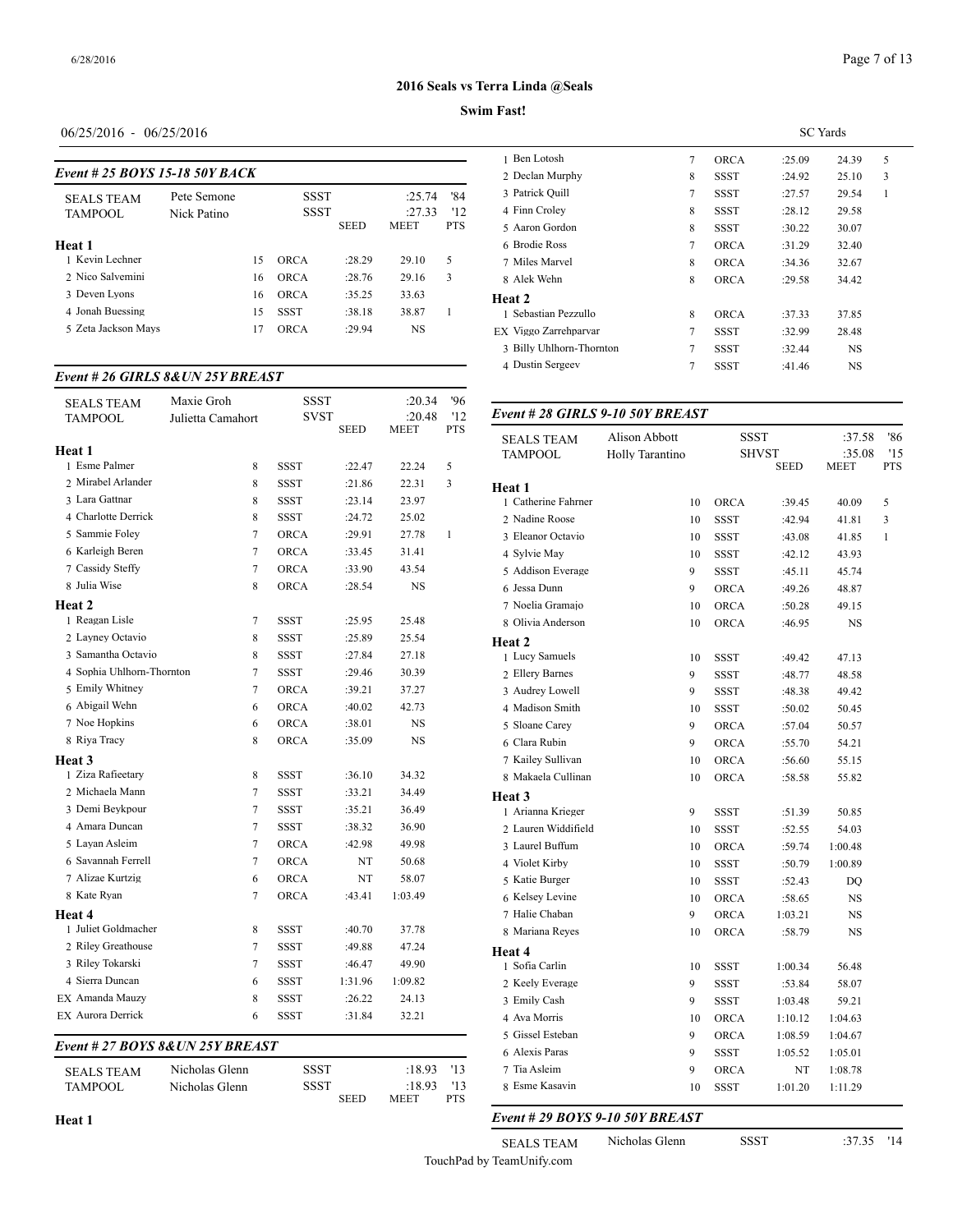## **Swim Fast!**

## 06/25/2016 - 06/25/2016

| Event # 29 BOYS 9-10 50Y BREAST     |                                  |                     |             |                  |            | 3 Nicole Everage<br>4 Keira Connolly |
|-------------------------------------|----------------------------------|---------------------|-------------|------------------|------------|--------------------------------------|
| <b>SEALS TEAM</b><br><b>TAMPOOL</b> | Nicholas Glenn<br>Nicholas Glenn | <b>SSST</b><br>SSST |             | :37.35<br>:37.35 | '14<br>'14 | Event # 31 <b>BOY</b>                |
| Heat 1                              |                                  |                     | <b>SEED</b> | <b>MEET</b>      | <b>PTS</b> | <b>SEALS TEAM</b><br><b>TAMPOOL</b>  |
| 1 Jordan Lisle                      | 9                                | <b>SSST</b>         | :43.28      | 44.31            | 5          |                                      |
| 2 Alex Olesky                       | 9                                | <b>SSST</b>         | :43.55      | 45.16            | 3          | Heat 1                               |
| 3 Nicholas Arinduque                | 9                                | <b>ORCA</b>         | :46.40      | 48.18            | 1          | 1 Merrik Jasko                       |
| 4 Karsten Hakes                     | 10                               | <b>SSST</b>         | :58.36      | 56.55            |            | 2 Dexter Watenpa                     |
| 5 Magnus Hodge                      | 9                                | <b>ORCA</b>         | :59.28      | 57.10            |            | 3 Joseph Ferrara                     |
| 6 Brendan Kennedy                   | 9                                | <b>ORCA</b>         | :59.32      | 1:00.30          |            | 4 Jasper Hodge                       |
| 7 Kenin Davis                       | 10                               | <b>ORCA</b>         | :59.71      | 1:06.19          |            | 5 Jee Davis                          |
| 8 Ouin Concannon                    | 10                               | <b>SSST</b>         | :48.52      | <b>NS</b>        |            | 6 August Buessing                    |
|                                     |                                  |                     |             |                  |            | 7 Robert Placak                      |
| Heat 2                              |                                  |                     |             |                  |            | 8 Tristan Rata                       |
| 1 Bjorn Ryning                      | 10                               | <b>SSST</b>         | :58.45      | 58.93            |            |                                      |
| 2 Kai Bachtiger                     | 9                                | <b>ORCA</b>         | 1:01.68     | 1:02.17          |            | Heat 2                               |
| 3 Dylan McDermott                   | 10                               | <b>SSST</b>         | 1:01.10     | 1:02.19          |            | 1 Luke Stickley                      |
| 4 Colin Judson                      | 9                                | <b>SSST</b>         | 1:09.56     | 1:07.05          |            | 2 Bryce Mason                        |
| 5 Alastair Morris                   | 9                                | <b>ORCA</b>         | 1:21.86     | 1:11.14          |            | 3 Garrett Mason                      |
| 6 William Sullivan                  | 9                                | <b>SSST</b>         | 1:04.95     | 1:13.66          |            | 4 Billy Spry                         |
| 7 Charlie McAuley                   | 9                                | <b>SSST</b>         | NT          | 1:20.43          |            | 5 Jack Carev                         |
|                                     |                                  |                     |             |                  |            | 6 Owen Bourdage                      |

#### *Event # 30 GIRLS 11-12 50Y BREAST*

| <b>SEALS TEAM</b>         | Shannon Watridge | <b>SSST</b> |             | :33.95                | '15               | 8 Adrian MacDon   |
|---------------------------|------------------|-------------|-------------|-----------------------|-------------------|-------------------|
| <b>TAMPOOL</b>            | Halle Morris     | <b>LVST</b> | <b>SEED</b> | :32.52<br><b>MEET</b> | '10<br><b>PTS</b> | Event # 32 GIRI   |
|                           |                  |             |             |                       |                   |                   |
| Heat 1                    |                  |             |             |                       |                   | <b>SEALS TEAM</b> |
| 1 Thalia Yamini           | 11               | <b>ORCA</b> | :36.98      | 36.02                 | 5                 | <b>TAMPOOL</b>    |
| 2 Reese Dahlgren          | 12               | <b>SSST</b> | :36.76      | 36.77                 | 3                 |                   |
| 3 Anna Plante             | 12               | <b>SSST</b> | :37.59      | 37.79                 | $\mathbf{1}$      | Heat 1            |
| 4 Izzy Uhlhorn-Thornton   | 11               | <b>SSST</b> | :38.20      | 39.20                 |                   | 1 Erin McDaniel   |
| 5 Sabrina Falk            | 12               | ORCA        | :42.69      | 42.12                 |                   | 2 Shannon Watrid  |
| 6 Jimena Gramajo          | 12               | ORCA        | :53.45      | 50.47                 |                   | 3 Juliana McKenn  |
| 7 Megan Kennedy           | 11               | <b>ORCA</b> | :49.74      | 50.96                 |                   | 4 Lina Mizukami   |
| 8 Hailey Moll             | 11               | <b>SSST</b> | :38.78      | <b>NS</b>             |                   | 5 Ephets Head     |
| <b>Heat 2</b>             |                  |             |             |                       |                   | 6 Natalie Dickens |
| 1 Malia Fredrich          | 12               | <b>SSST</b> | :42.95      | 40.23                 |                   | 7 Abby Moll       |
| 2 Fiona McDermott         | 12               | <b>SSST</b> | :42.01      | 41.88                 |                   | Heat 2            |
| 3 Maddie Uhlhorn-Thornton | 11               | <b>SSST</b> | :42.24      | 41.90                 |                   | 1 Mei Thomas      |
| 4 Kylie Johnstone         | 11               | <b>SSST</b> | :42.98      | 43.76                 |                   | 2 Skylar Strotz   |
| 5 Hailey Gillespie        | 11               | ORCA        | :55.48      | 51.11                 |                   | 3 Phoebe Greatho  |
| 6 Pilar Diaz              | 11               | <b>ORCA</b> | :58.94      | 54.11                 |                   | 4 Hannah Becker   |
| 7 Laney Spry              | 11               | <b>ORCA</b> | :56.79      | DQ                    |                   | 5 Camila Alfonso  |
| 8 Roselyn De Leon         | 11               | ORCA        | 1:00.90     | <b>NS</b>             |                   | 6 Emilia Rivers   |
| <b>Heat 3</b>             |                  |             |             |                       |                   |                   |
| 1 Sophia Harkins          | 12               | <b>SSST</b> | :44.57      | 44.36                 |                   | Event # 33 BOY    |
| 2 Tawny Strotz            | 11               | <b>SSST</b> | :46.35      | 46.16                 |                   | <b>SEALS TEAM</b> |
| 3 Grainne May             | 12               | <b>SSST</b> | :44.93      | 46.36                 |                   | <b>TAMPOOL</b>    |
| 4 Mariel Moore            | 11               | <b>SSST</b> | :45.75      | 48.13                 |                   |                   |
| 5 Madi Bennerotte         | 12               | <b>SSST</b> | :49.23      | 51.19                 |                   | Heat 1            |
| 6 Dalila Butterfield      | 11               | ORCA        | 1:02.65     | 56.64                 |                   | 1 Noah Erikson    |
| 7 Kimia Pourmehr          | 12               | <b>SSST</b> | :47.17      | <b>NS</b>             |                   | 2 Danny Cribbin   |
| <b>Heat 4</b>             |                  |             |             |                       |                   | 3 Avery Fischbach |
| 1 Mia Tokarski            | 12               | <b>SSST</b> | NT          | 40.66                 |                   | 4 Nicolas Owenso  |
| 2 Ally Harris             | 12               | <b>SSST</b> | :51.80      | 46.96                 |                   | 5 Marco Salvemir  |

|                                  |                      |    |             |                             | <b>SC</b> Yards       |                   |
|----------------------------------|----------------------|----|-------------|-----------------------------|-----------------------|-------------------|
| 3 Nicole Everage                 |                      | 11 | <b>SSST</b> | :49.45                      | 49.63                 |                   |
| 4 Keira Connolly                 |                      | 11 | <b>SSST</b> | :50.30                      | 50.37                 |                   |
| Event # 31 BOYS 11-12 50Y BREAST |                      |    |             |                             |                       |                   |
| <b>SEALS TEAM</b>                | <b>Steven Marais</b> |    | <b>SSST</b> |                             | :33.41                | '01               |
| <b>TAMPOOL</b>                   | Kylar Flynn          |    |             | Lucas Valley<br><b>SEED</b> | :34.13<br>MEET        | '16<br><b>PTS</b> |
| Heat 1                           |                      |    |             |                             |                       |                   |
| 1 Merrik Jasko                   |                      | 11 | <b>ORCA</b> | :36.45                      | 36.17                 | 5                 |
| 2 Dexter Watenpaugh              |                      | 12 | <b>SSST</b> | :38.23                      | 38.57                 | 3                 |
| 3 Joseph Ferrara                 |                      | 12 | <b>ORCA</b> | :41.80                      | 43.34                 | 1                 |
| 4 Jasper Hodge                   |                      | 11 | <b>ORCA</b> | :44.60                      | 43.35                 |                   |
| 5 Jee Davis                      |                      | 11 | <b>ORCA</b> | :45.17                      | 44.12                 |                   |
| 6 August Buessing                |                      | 12 | <b>SSST</b> | :43.95                      | 46.34                 |                   |
| 7 Robert Placak                  |                      | 12 | <b>SSST</b> | :39.02                      | <b>NS</b>             |                   |
| 8 Tristan Rata                   |                      | 12 | <b>SSST</b> | :40.97                      | <b>NS</b>             |                   |
| Heat 2                           |                      |    |             |                             |                       |                   |
| 1 Luke Stickley                  |                      | 12 | <b>SSST</b> | :44.20                      | 44.47                 |                   |
| 2 Bryce Mason                    |                      | 12 | <b>SSST</b> | :44.85                      | 46.14                 |                   |
| 3 Garrett Mason                  |                      | 12 | <b>SSST</b> | :48.62                      | 51.39                 |                   |
| 4 Billy Spry                     |                      | 12 | <b>ORCA</b> | :51.46                      | 52.11                 |                   |
| 5 Jack Carey                     |                      | 11 | <b>ORCA</b> | 1:01.29                     | 58.42                 |                   |
| 6 Owen Bourdages                 |                      | 12 | <b>SSST</b> | :52.85                      | DO                    |                   |
| 7 Nicolas MacDonald              |                      | 11 | <b>SSST</b> | :46.29                      | NS                    |                   |
| 8 Adrian MacDonald               |                      | 12 | <b>SSST</b> | :47.10                      | <b>NS</b>             |                   |
| Event #32 GIRLS 13-14 50Y BREAST |                      |    |             |                             |                       |                   |
| <b>SEALS TEAM</b>                | Alexa Zener          |    | <b>SSST</b> |                             | :32.35                | '12               |
| <b>TAMPOOL</b>                   | Alexa Zener          |    | <b>SSST</b> | <b>SEED</b>                 | :32.35<br><b>MEET</b> | '12<br><b>PTS</b> |
| Heat 1                           |                      |    |             |                             |                       |                   |
| 1 Erin McDaniel                  |                      | 14 | <b>ORCA</b> | :36.77                      | 35.98                 | 5                 |
|                                  |                      |    |             |                             |                       |                   |

 Laney Spry 11 ORCA :56.79 DQ 5 Camila Alfonso 14 SSST :42.10 DQ 2 Shannon Watridge 13 SSST :36.82 36.02 3 Juliana McKenna 14 ORCA :51.16 DQ Lina Mizukami 14 SSST :41.50 NS Ephets Head 14 SSST :40.94 NS Natalie Dickens 14 ORCA :39.89 NS Abby Moll 13 SSST :36.49 NS **Heat 2** 1 Mei Thomas 14 SSST :42.12 41.96 1 2 Skylar Strotz 13 SSST :42.99 43.35 3 Phoebe Greathouse 13 SSST :45.08 44.71 Hannah Becker 14 SSST :52.95 52.31 Emilia Rivers 14 SSST :46.36 NS

#### *Event # 33 BOYS 13-14 50Y BREAST*

| <b>SEALS TEAM</b> | Orion Ma |    | <b>SSST</b> |             | :28.93                | '16              |
|-------------------|----------|----|-------------|-------------|-----------------------|------------------|
| <b>TAMPOOL</b>    | Orion Ma |    | <b>SSST</b> | <b>SEED</b> | :28.93<br><b>MEET</b> | 16<br><b>PTS</b> |
| Heat 1            |          |    |             |             |                       |                  |
| 1 Noah Erikson    |          | 13 | <b>SSST</b> | :32.30      | 32.32                 | 5                |
| 2 Danny Cribbin   |          | 13 | <b>ORCA</b> | :36.22      | 36.21                 | 3                |
| 3 Avery Fischbach |          | 13 | <b>SSST</b> | :37.48      | 36.89                 |                  |
| 4 Nicolas Owenson |          | 13 | <b>SSST</b> | :37.79      | 38.11                 |                  |
| 5 Marco Salvemini |          | 13 | <b>ORCA</b> | :39.18      | 38.58                 |                  |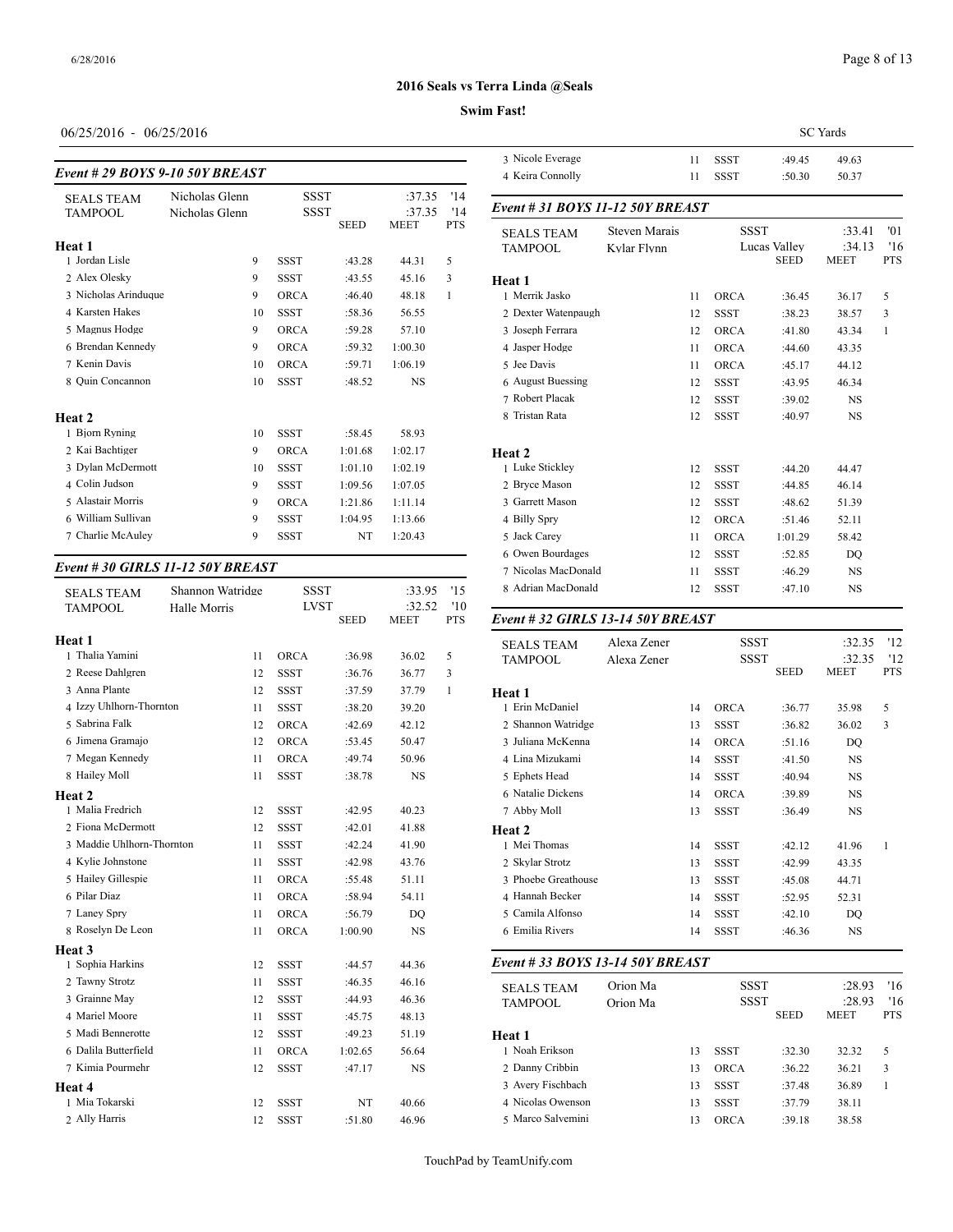## Page 9 of 13

#### **2016 Seals vs Terra Linda @Seals**

#### **Swim Fast!**

| 06/25/2016 - 06/25/2016 |  |
|-------------------------|--|
|-------------------------|--|

| 6 Foster Lehman     | 13 | <b>SSST</b> | :39.44 | 39.89     | 6 Aurora          |
|---------------------|----|-------------|--------|-----------|-------------------|
| 7 Joe Laurie        | 13 | <b>ORCA</b> | :40.28 | 42.02     | 7 Sonia           |
| <b>Heat 2</b>       |    |             |        |           | EX Charlo         |
| 1 Pavee Awanathanee | 13 | <b>ORCA</b> | NT     | 39.53     |                   |
| 2 Cade Smith        | 14 | <b>SSST</b> | :39.90 | 40.44     | Event #.          |
| 3 Avery Plotts      | 13 | <b>SSST</b> | :39.85 | 40.78     | <b>SEALS</b>      |
| 4 Marshall Sekula   | 13 | <b>SSST</b> | :41.74 | 41.97     | TAMPC             |
| 5 Eno Begic-Toepfer | 14 | <b>SSST</b> | :44.92 | 44.52     |                   |
| 6 Peter Quill       | 13 | <b>SSST</b> | NT     | 51.02     | Heat 1            |
| 7 Sam Ross          | 13 | <b>SSST</b> | :54.74 | 55.80     | 1 Andre           |
| 8 Nathan Smoker     | 14 | <b>SSST</b> | :46.85 | <b>NS</b> | 2 Adam            |
|                     |    |             |        |           | $2.73 \times 11.$ |

### *Event # 34 GIRLS 15-18 50Y BREAST*

| <b>SEALS TEAM</b><br><b>TAMPOOL</b> | Alexa Zener<br>Nicollette Jasko | <b>SSST</b><br>Orcas | <b>SEED</b> | :31.77<br>:31.52<br><b>MEET</b> | 15<br>16<br><b>PTS</b> | 5 Patrick Quill<br>EX Declan Murphy<br>7 Jackson Wright |
|-------------------------------------|---------------------------------|----------------------|-------------|---------------------------------|------------------------|---------------------------------------------------------|
| <b>Heat 1</b>                       |                                 |                      |             |                                 |                        | 8 Billy Uhlhorn-T                                       |
| 1 Nicolette Jasko                   | 15                              | <b>ORCA</b>          | :31.52      | 32.15                           | 5                      | Heat 2                                                  |
| 2 Morgan McDaniel                   | 16                              | ORCA                 | :37.83      | 37.81                           | 3                      | 1 Sebastian Pezzu                                       |
| 3 Caroline Quill                    | 16                              | <b>SSST</b>          | :38.95      | 38.20                           |                        | 2 Brendan Benz                                          |
| 4 Sara Kennedy                      | 15                              | <b>ORCA</b>          | :39.56      | 40.27                           |                        | EX Viggo Zarrehpar                                      |
| 5 Mava Carter                       | 16                              | ORCA                 | :40.46      | 42.25                           |                        |                                                         |
| 6 Angelina Uzzle                    | 15                              | <b>ORCA</b>          | :43.09      | 42.80                           |                        |                                                         |
| 7 Rene Dickens                      | 16                              | <b>ORCA</b>          | :41.79      | <b>NS</b>                       |                        | Event #38 GIRI                                          |
|                                     |                                 |                      |             |                                 |                        |                                                         |

#### *Event # 35 BOYS 15-18 50Y BREAST*

| <b>SEALS TEAM</b><br><b>TAMPOOL</b> | Steven Marais<br>Nathan Peacock | <b>SSST</b><br>Orcas | <b>SEED</b> | :28.86<br>:27.74<br><b>MEET</b> | '04<br>16<br><b>PTS</b> | <b>Heat 1</b><br>1 Caitlin Quill<br>2 Gabriella Plonov |
|-------------------------------------|---------------------------------|----------------------|-------------|---------------------------------|-------------------------|--------------------------------------------------------|
| Heat 1                              |                                 |                      |             |                                 |                         | 3 Anna Palfy                                           |
| 1 Max Harrod                        | 16                              | <b>ORCA</b>          | :29.12      | 29.82                           | 5                       | 4 Maeve McAuley                                        |
| 2 Nathan Peacock                    | 18                              | <b>ORCA</b>          | :27.74      | 30.06                           | 3                       | 5 Addison Everag                                       |
| 3 Nico Salvemini                    | 16                              | <b>ORCA</b>          | :32.97      | 33.24                           |                         | 6 Marissa Boysen                                       |
| 4 Christopher Holden-Wingate        | 16                              | <b>SSST</b>          | :37.88      | 38.39                           |                         | 7 Kaylee Cheu                                          |
| 5 Jonah Buessing                    | 15                              | <b>SSST</b>          | :39.44      | 40.19                           |                         | 8 Hannah Levine                                        |
|                                     |                                 |                      |             |                                 |                         |                                                        |

#### *Event # 36 GIRLS 8&UN 25Y FLY*

| <b>SEALS TEAM</b>         | Caitlin Ouill  | SSST        |             | :16.11 | '14        | 2 Carolina Caldwe                   |
|---------------------------|----------------|-------------|-------------|--------|------------|-------------------------------------|
| <b>TAMPOOL</b>            | Lily Damsen    | <b>SVST</b> |             | :16.91 | '16        | 3 Mirielle Harkins                  |
| <b>TAMPOOL</b>            | Sanne Kostecki | SHST        |             | :16.91 | '16        | 4 Audrey Lowell                     |
|                           |                |             | <b>SEED</b> | MEET   | <b>PTS</b> | 5 Jessa Dunn                        |
| Heat 1                    |                |             |             |        |            | 6 Zoe Tokarski                      |
| 1 Talia Hadar             | 8              | <b>ORCA</b> | :17.73      | 18.04  | 5          | 7 Kelsey Levine                     |
| 2 Margeaux Davis          | 8              | <b>SSST</b> | :17.43      | 18.37  | 3          | 8 Clara Rubin                       |
| 3 Amanda Mauzy            | 8              | <b>SSST</b> | :18.05      | 18.75  | 1          |                                     |
| 4 Makayla Boysen          | 8              | <b>ORCA</b> | :19.44      | 19.75  |            | Event # 39 BOY                      |
| 5 Layney Octavio          | 8              | <b>SSST</b> | :20.66      | 21.20  |            |                                     |
| 6 Annika Hakes            | 8              | <b>SSST</b> | :21.85      | 21.62  |            | <b>SEALS TEAM</b><br><b>TAMPOOL</b> |
| 7 Brittney Blair          | 7              | <b>ORCA</b> | :25.94      | 22.34  |            |                                     |
| 8 Cassidy Steffy          | 7              | <b>ORCA</b> | :36.63      | 45.63  |            | Heat 1                              |
| Heat 2                    |                |             |             |        |            | 1 Cameron Aryan                     |
| <b>FX</b> Lara Gattnar    | 8              | <b>SSST</b> | NT          | 22.52  |            | 2 Marre Gattnar                     |
| 2 Sophia Uhlhorn-Thornton | 7              | <b>SSST</b> | :23.21      | 25.11  |            | 3 Kai Bachtiger                     |
| 3 Michaela Mann           | 7              | <b>SSST</b> | :25.94      | 27.84  |            | 4 Brendan Kenned                    |
| 4 Kiera Lensing           | 8              | <b>SSST</b> | NT          | 29.82  |            | 5 Noah Brown                        |
| 5 Juliet Goldmacher       | 8              | <b>SSST</b> | :34.68      | 33.31  |            | 6 Nick Sergeev                      |

| 6 | SSST        | :32.64  | 33.41 |
|---|-------------|---------|-------|
| 6 | <b>SSST</b> | :36.63  | 41.57 |
| x | <b>SSST</b> | : 23.12 | 21.63 |
|   |             |         |       |

## TAMPOOL Nicollette Jasko Orcas :31.52 '16 EX Declan Murphy 8 SSST :24.59 26.41 SEED MEET PTS 7 Jackson Wright 8 ORCA :21.97 NS 2 Morgan McDaniel 16 ORCA :37.83 37.81 3 1 Sebastian Pezzullo 8 ORCA :31.11 29.20 3 Caroline Quill 16 SSST :38.95 38.20 1 2 Brendan Benz 7 ORCA :42.51 NS SEALS TEAM Taylor Gamboa SSST :16.20 '00<br>TAMPOOL Andre Ignoffo ORCA :15.89 '14 TAMPOOL Andre Ignoffo ORCA :15.89 '14<br>SEED MEET PTS **MEET Heat 1** 1 Andrew Chong 8 ORCA :18.66 19.56 5 2 Adam Albers 7 ORCA :21.82 20.92 3 3 Brodie Ross 7 ORCA :26.81 22.82 4 Dylan Potter 8 SSST :32.09 28.93 1 5 Patrick Quill 7 SSST :25.74 29.36 8 Billy Uhlhorn-Thornton 7 SSST :30.91 NS **Heat 2** EX Viggo Zarrehparvar 7 SSST :27.86 NS

#### *Event # 38 GIRLS 9-10 50Y FLY*

| Catherine Watrous<br><b>SEALS TEAM</b><br><b>TAMPOOL</b><br>Catherine Watrous |               |    | <b>SSST</b><br><b>SSST</b> |             | :29.80<br>:31.30 | '15<br>'15   |
|-------------------------------------------------------------------------------|---------------|----|----------------------------|-------------|------------------|--------------|
|                                                                               |               |    |                            | <b>SEED</b> | <b>MEET</b>      | <b>PTS</b>   |
| Heat 1                                                                        |               |    |                            |             |                  |              |
| 1 Caitlin Quill                                                               |               | 10 | <b>SSST</b>                | :33.25      | 33.44            | 5            |
| 2 Gabriella Plonowski                                                         |               | 10 | <b>SSST</b>                | :37.76      | 34.83            | 3            |
| 3 Anna Palfy                                                                  |               | 10 | <b>ORCA</b>                | :34.45      | 34.99            | $\mathbf{1}$ |
| 4 Maeve McAulev                                                               |               | 10 | <b>SSST</b>                | :35.57      | 35.90            |              |
| 5 Addison Everage                                                             |               | 9  | <b>SSST</b>                | :36.64      | 36.81            |              |
| 6 Marissa Bovsen                                                              |               | 10 | <b>ORCA</b>                | :40.34      | 45.60            |              |
| 7 Kaylee Cheu                                                                 |               | 10 | <b>ORCA</b>                | :42.82      | <b>NS</b>        |              |
| 8 Hannah Levine                                                               |               | 9  | <b>ORCA</b>                | :49.49      | <b>NS</b>        |              |
| <b>Heat 2</b>                                                                 |               |    |                            |             |                  |              |
| 1 Chloe Firmage                                                               |               | 9  | <b>SSST</b>                | :43.28      | 43.24            |              |
| 2. Carolina Caldwell                                                          |               | 10 | <b>ORCA</b>                | :49.72      | 46.41            |              |
| 3 Mirielle Harkins                                                            |               | 10 | <b>SSST</b>                | :50.09      | 50.63            |              |
| 4 Audrey Lowell                                                               |               | 9  | <b>SSST</b>                | NT          | 52.25            |              |
| 5 Jessa Dunn                                                                  |               | 9  | <b>ORCA</b>                | :56.60      | 56.59            |              |
| 6 Zoe Tokarski                                                                |               | 10 | <b>SSST</b>                | NT          | 1:02.85          |              |
| 7 Kelsey Levine                                                               |               | 10 | <b>ORCA</b>                | :55.94      | <b>NS</b>        |              |
| 8 Clara Rubin                                                                 |               | 9  | ORCA                       | :55.49      | NS               |              |
| Event # 39 BOYS 9-10 50Y FLY                                                  |               |    |                            |             |                  |              |
| <b>SEALS TEAM</b>                                                             | Marre Gattnar |    | <b>SSST</b>                |             | :30.52           | '16          |
| TAMPOOL                                                                       | Andre Ignoffo |    | Orcas                      |             | :29.28           | 16           |

|                     |    |             | <b>SEED</b> | <b>MEET</b> | <b>PTS</b> |
|---------------------|----|-------------|-------------|-------------|------------|
| Heat 1              |    |             |             |             |            |
| 1 Cameron Aryanpour | 10 | SSST        | :30.60      | 30.10       | $*5$       |
| 2 Marre Gattnar     | 10 | SSST        | :30.52      | 31.05       | 3          |
| 3 Kai Bachtiger     | 9  | <b>ORCA</b> | :54.68      | 50.16       |            |
| 4 Brendan Kennedy   | 9  | <b>ORCA</b> | NT          | 1:03.83     |            |
| 5 Noah Brown        | 9  | <b>SSST</b> | 1:48.55     | 1:49.92     |            |
| 6 Nick Sergeev      | 9  | SSST        | 1:17.77     | NS          |            |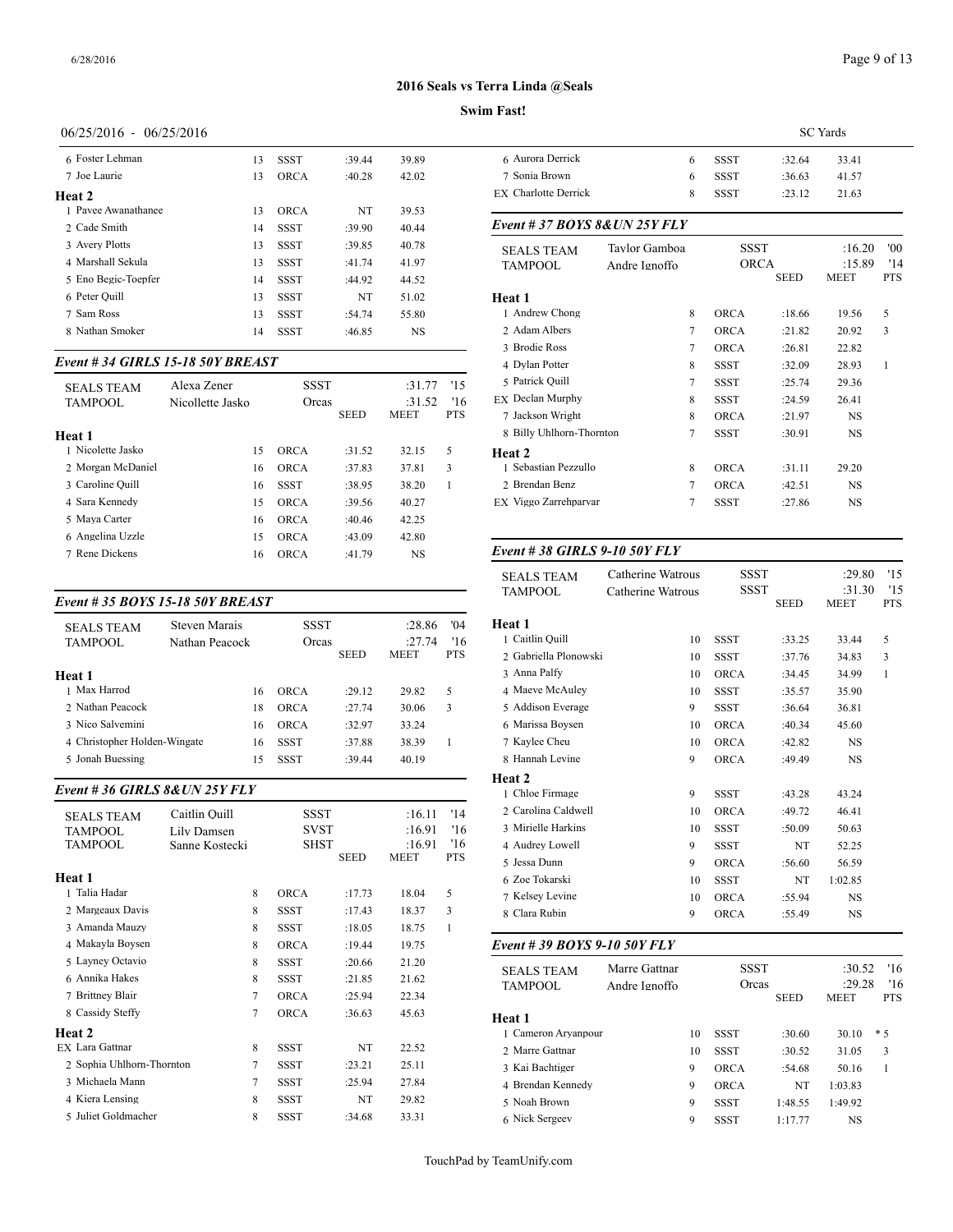#### **Swim Fast!**

## 06/25/2016 - 06/25/2016

| 7 Francesco Calvi             |                    | 9  | <b>ORCA</b> | :49.34      | <b>NS</b>             |                   | 4 Phoenix Vogel                     |
|-------------------------------|--------------------|----|-------------|-------------|-----------------------|-------------------|-------------------------------------|
| Event #40 GIRLS 11-12 50Y FLY |                    |    |             |             |                       |                   | 5 Ephets Head                       |
| <b>SEALS TEAM</b>             | Kelly Garrett      |    | <b>SSST</b> |             | :28.96                | '04               | Event #43 BOY                       |
| <b>TAMPOOL</b>                | <b>Reese Burns</b> |    | <b>SVST</b> | <b>SEED</b> | :29.13<br><b>MEET</b> | '14<br><b>PTS</b> | <b>SEALS TEAM</b><br><b>TAMPOOL</b> |
| Heat 1                        |                    |    |             |             |                       |                   |                                     |
| 1 Cat Watrous                 |                    | 12 | <b>SSST</b> | :29.18      | 29.58                 | 5                 | Heat 1                              |
| 2 Reese Dahlgren              |                    | 12 | <b>SSST</b> | :29.76      | 30.11                 | 3                 | 1 Jonah Albers                      |
| 3 Nicole Chong                |                    | 11 | <b>ORCA</b> | :30.16      | 30.43                 | 1                 | 2 Boden Davis                       |
| 4 Gianna Ross                 |                    | 12 | <b>ORCA</b> | :33.01      | 31.62                 |                   | 3 Marc-Antoine M                    |
| 5 Kira Rodriguez              |                    | 11 | <b>ORCA</b> | :33.43      | 33.15                 |                   | 4 Eno Begic-Toep                    |
| 6 Liza Lachter                |                    | 12 | <b>SSST</b> | :34.12      | 34.59                 |                   | 5 Cade Smith                        |
| 7 Malia Davis                 |                    | 12 | <b>ORCA</b> | :35.67      | 35.41                 |                   | 6 Pavee Awanatha                    |
| 8 Hailey Moll                 |                    | 11 | <b>SSST</b> | :33.90      | <b>NS</b>             |                   | 7 Cedric Hall                       |
| Heat 2                        |                    |    |             |             |                       |                   | 8 Amadeus Colen                     |
| 1 Kylie Johnstone             |                    | 11 | <b>SSST</b> | :36.98      | 36.36                 |                   |                                     |
| 2 Caitlyn Harrell             |                    | 11 | <b>ORCA</b> | :40.52      | 40.34                 |                   |                                     |
| 3 Mariel Moore                |                    | 11 | <b>SSST</b> | :41.48      | 42.61                 |                   | Event #44 GIRI                      |
| 4 Romina Calvi                |                    | 11 | <b>ORCA</b> | :42.56      | <b>NS</b>             |                   | <b>SEALS TEAM</b>                   |
| 5 Marin Buffum                |                    | 12 | <b>ORCA</b> | :40.77      | <b>NS</b>             |                   | <b>TAMPOOL</b>                      |
| 6 Kimia Pourmehr              |                    | 12 | <b>SSST</b> | :41.32      | <b>NS</b>             |                   |                                     |
| Heat 3                        |                    |    |             |             |                       |                   | Heat 1                              |
| 1 Olivia Pezzullo             |                    | 11 | <b>ORCA</b> | :44.53      | 44.92                 |                   | 1 Nicolette Jasko                   |
| 2 Jane Ryan                   |                    | 11 | <b>ORCA</b> | :52.51      | 52.97                 |                   | 2 Maya Rabow                        |
| 3 Mia Mitaine                 |                    | 11 | <b>ORCA</b> | :51.10      | 56.97                 |                   | 3 Sophie Baublitz                   |

## *Event # 41 BOYS 11-12 50Y FLY* SEALS TEAM Galen Abbott SSST :28.84 '86<br>TAMPOOL Jonah Albers ORCA :27.41 '14 TAMPOOL Jonah Albers ORCA :27.41 '14<br>SEED MEET PTS **MEET Heat 1** 1 Ty Anders Fong 12 SSST :34.58 33.78 5 2 Garrett Goldberg 11 ORCA :34.75 34.17 3 3 Joseph Ferrara 12 ORCA :36.66 36.12 1 4 Lucien Roose 12 SSST :36.40 36.46 5 Luke Stickley 12 SSST :40.95 40.77 6 Tristan Rata 12 SSST :38.11 NS

#### *Event # 42 GIRLS 13-14 50Y FLY*

| <b>SEALS TEAM</b>   | Sasha Petrova |    | SSST        |             | :28.02         | '12               | 3 Rene Dickens    |
|---------------------|---------------|----|-------------|-------------|----------------|-------------------|-------------------|
| <b>TAMPOOL</b>      | Sasha Petrova |    | <b>SVST</b> | <b>SEED</b> | :28.02<br>MEET | '12<br><b>PTS</b> | Event #45 $BOY$   |
| Heat 1              |               |    |             |             |                |                   | <b>SEALS TEAM</b> |
| 1 Jessica Bukowski  |               | 13 | SSST        | :30.65      | 30.28          | 5                 | <b>TAMPOOL</b>    |
| 2 Sophia Brooks     |               | 13 | <b>SSST</b> | :31.47      | 31.53          | 3                 |                   |
| 3 Kalia Firmage     |               | 14 | <b>SSST</b> | :31.79      | 31.88          |                   | Heat 1            |
| 4 Kathryn Arinduque |               | 13 | <b>ORCA</b> | :31.94      | 32.07          | 1                 | 1 Nathan Peacock  |
| 5 Erin McDaniel     |               | 14 | <b>ORCA</b> | :32.58      | 33.49          |                   | 2 Kevin Lechner   |
| 6 Yeymi Canche      |               | 13 | <b>ORCA</b> | :36.73      | 36.59          |                   | 3 Deven Lyons     |
| 7 Abby Moll         |               | 13 | <b>SSST</b> | :31.56      | <b>NS</b>      |                   |                   |
| 8 Natalie Dickens   |               | 14 | <b>ORCA</b> | :34.18      | <b>NS</b>      |                   | Event #46 GIRI    |
| Heat 2              |               |    |             |             |                |                   | <b>SEALS TEAM</b> |
| 1 Shane Grele       |               | 14 | <b>SSST</b> | :32.62      | 32.29          |                   | <b>TAMPOOL</b>    |
| 2 Mei Thomas        |               | 14 | <b>SSST</b> | :39.18      | 39.96          |                   |                   |
| 3 Hannah Becker     |               | 14 | <b>SSST</b> | :57.16      | 57.47          |                   | Heat 1            |

|                                                           |  |                   |             | <b>SC</b> Yards       |                   |    |  |  |  |  |
|-----------------------------------------------------------|--|-------------------|-------------|-----------------------|-------------------|----|--|--|--|--|
| 4 Phoenix Vogel                                           |  | 14                | <b>SSST</b> | :34.35                | <b>NS</b>         |    |  |  |  |  |
| 5 Ephets Head                                             |  | 14                | <b>SSST</b> | :37.28                | <b>NS</b>         |    |  |  |  |  |
| Event #43 BOYS 13-14 50Y FLY                              |  |                   |             |                       |                   |    |  |  |  |  |
| Zihao Wang<br><b>SEALS TEAM</b><br>RJ Williams<br>TAMPOOL |  |                   | <b>SSST</b> |                       | :24.78            | 16 |  |  |  |  |
|                                                           |  | MW<br><b>SEED</b> |             | :25.18<br><b>MEET</b> | '11<br><b>PTS</b> |    |  |  |  |  |
| Heat 1                                                    |  |                   |             |                       |                   |    |  |  |  |  |
| 1 Jonah Albers                                            |  | 14                | <b>ORCA</b> | :26.66                | 27.08             | 5  |  |  |  |  |
| 2 Boden Davis                                             |  | 13                | <b>ORCA</b> | :30.87                | 30.58             | 3  |  |  |  |  |
| 3 Marc-Antoine Maync                                      |  | 13                | SSST        | :31.03                | 32.07             | 1  |  |  |  |  |
| 4 Eno Begic-Toepfer                                       |  | 14                | <b>SSST</b> | NT                    | 32.38             |    |  |  |  |  |
| 5 Cade Smith                                              |  | 14                | <b>SSST</b> | :31.48                | 32.91             |    |  |  |  |  |
| 6 Pavee Awanathanee                                       |  | 13                | <b>ORCA</b> | NT                    | 38.39             |    |  |  |  |  |
| 7 Cedric Hall                                             |  | 13                | <b>ORCA</b> | NT                    | 41.02             |    |  |  |  |  |
| 8 Amadeus Colenbrander                                    |  | 14                | <b>ORCA</b> | :38.23                | 44.30             |    |  |  |  |  |
|                                                           |  |                   |             |                       |                   |    |  |  |  |  |

## *Event # 44 GIRLS 15-18 50Y FLY*

| <b>SEALS TEAM</b>    | Sasha Petrova |    | <b>SSST</b> |             | :27.44      | 12           |
|----------------------|---------------|----|-------------|-------------|-------------|--------------|
| <b>TAMPOOL</b>       | Sasha Petrova |    | <b>SSST</b> |             | :27.53      | '12          |
|                      |               |    |             | <b>SEED</b> | <b>MEET</b> | <b>PTS</b>   |
| Heat 1               |               |    |             |             |             |              |
| 1 Nicolette Jasko    |               | 15 | <b>ORCA</b> | :27.50      | 27.70       | 5            |
| 2 Maya Rabow         |               | 15 | <b>SSST</b> | :29.59      | 29.37       | 3            |
| 3 Sophie Baublitz    |               | 17 | <b>ORCA</b> | :29.36      | 29.50       | $\mathbf{1}$ |
| 4 Jane Wynne         |               | 17 | <b>SSST</b> | :30.60      | 30.72       |              |
| 5 Sarah Erikson      |               | 15 | <b>SSST</b> | :30.16      | 30.95       |              |
| 6 Tessa Pares        |               | 15 | <b>SSST</b> | :30.90      | 31.53       |              |
| 7 Sara Kennedy       |               | 15 | <b>ORCA</b> | :32.55      | 32.49       |              |
| 8 Kylie Bradley      |               | 15 | ORCA        | :33.04      | 32.91       |              |
| <b>Heat 2</b>        |               |    |             |             |             |              |
| 1 Sabrina Haechler   |               | 17 | <b>SSST</b> | :30.90      | 30.90       |              |
| 2 Caroline Quill     |               | 16 | <b>SSST</b> | :33.00      | 31.50       |              |
| 3 Christine Watridge |               | 16 | <b>SSST</b> | :32.05      | 32.80       |              |
| 4 Maya Carter        |               | 16 | <b>ORCA</b> | :33.23      | 33.32       |              |
| 5 Estefany Gramajo   |               | 17 | <b>ORCA</b> | :34.85      | 34.17       |              |
| 6 Morgan McDaniel    |               | 16 | <b>ORCA</b> | :33.92      | 34.93       |              |
| <b>Heat 3</b>        |               |    |             |             |             |              |
| 1 Emma Roggenkamp    |               | 17 | <b>ORCA</b> | NT          | 32.37       |              |
| 2 Angelina Uzzle     |               | 15 | <b>ORCA</b> | :42.90      | 41.96       |              |
| 3 Rene Dickens       |               | 16 | <b>ORCA</b> | :35.22      | <b>NS</b>   |              |

#### SEED MEET PTS *Event # 45 BOYS 15-18 50Y FLY*

| <b>SEALS TEAM</b><br><b>TAMPOOL</b> | Sean Haechler<br>Jonathan Farbman  | <b>SSST</b><br><b>ORCA</b><br><b>SEED</b> |             | '12<br>:24.38<br>'14<br>:24.15<br><b>MEET</b><br><b>PTS</b> |                         |
|-------------------------------------|------------------------------------|-------------------------------------------|-------------|-------------------------------------------------------------|-------------------------|
| Heat 1                              |                                    |                                           |             |                                                             |                         |
| 1 Nathan Peacock                    | 18                                 | <b>ORCA</b>                               | :24.43      | 25.10                                                       | 5                       |
| 2 Kevin Lechner                     | 15                                 | <b>ORCA</b>                               | :25.37      | 26.25                                                       | 3                       |
| 3 Deven Lyons                       | 16                                 | <b>ORCA</b>                               | :26.47      | 26.76                                                       |                         |
|                                     | Event #46 GIRLS 8& UN 100Y I.M.    |                                           |             |                                                             |                         |
| <b>SEALS TEAM</b><br><b>TAMPOOL</b> | Caitlin Ouill<br>Julietta Camahort | <b>SSST</b><br><b>SVST</b>                | <b>SEED</b> | 1:25.68<br>1:24.24<br><b>MEET</b>                           | '14<br>12<br><b>PTS</b> |

**Heat 1**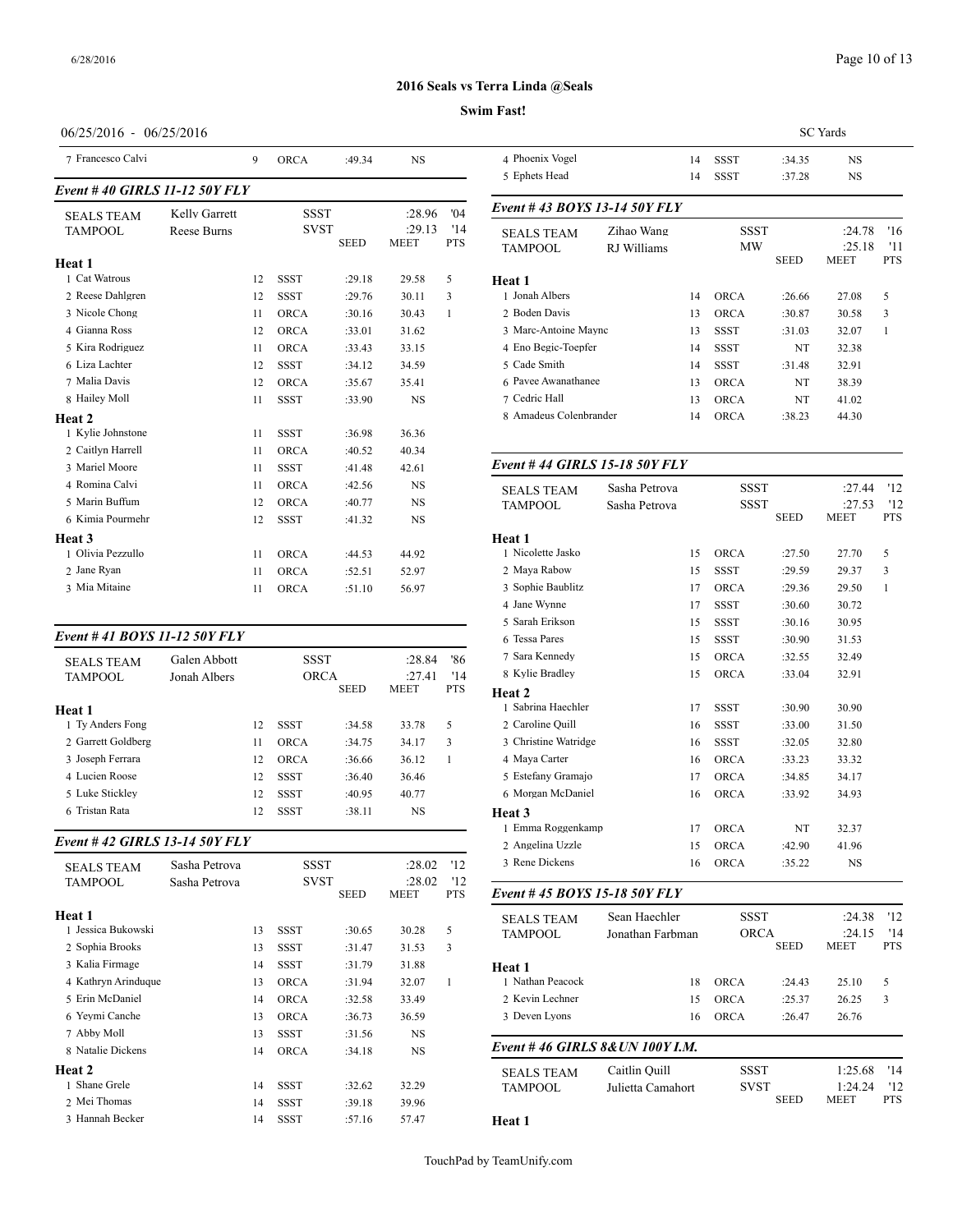## Page 11 of 13

## **2016 Seals vs Terra Linda @Seals**

#### **Swim Fast!**

| $06/25/2016 - 06/25/2016$ |  |
|---------------------------|--|
|---------------------------|--|

## *Event # 46 GIRLS 8&UN 100Y I.M.*

| <b>SEALS TEAM</b><br>TAMPOOL | Caitlin Ouill<br>Julietta Camahort | SSST<br><b>SVST</b> | <b>SEED</b> | 1:25.68<br>1:24.24<br><b>MEET</b> | '14<br>'12<br><b>PTS</b> | 7 Oliver Lucchese<br><b>EX Karsten Hakes</b> |
|------------------------------|------------------------------------|---------------------|-------------|-----------------------------------|--------------------------|----------------------------------------------|
| <b>Heat 1</b>                |                                    |                     |             |                                   |                          | Event # 50 GIRI                              |
| 1 Mirabel Arlander           | 8                                  | <b>SSST</b>         | 1:35.18     | 1:35.55                           | 5                        | <b>SEALS TEAM</b>                            |
| 2 Esme Palmer                | 8                                  | <b>SSST</b>         | 1:42.94     | 1:37.60                           | 3                        | <b>TAMPOOL</b>                               |
| 3 Talia Hadar                | 8                                  | <b>ORCA</b>         | 1:40.48     | 1:37.83                           | 1                        |                                              |
| 4 Margeaux Davis             | 8                                  | <b>SSST</b>         | 1:34.23     | 1:41.12                           |                          | Heat 1                                       |
| 5 Layney Octavio             | 8                                  | <b>SSST</b>         | 1:42.60     | 1:43.67                           |                          | 1 Reese Dahlgren                             |
| <b>EX</b> Lara Gattnar       | 8                                  | <b>SSST</b>         | NT          | 1:49.39                           |                          | 2 Anna Plante                                |
| Heat 2                       |                                    |                     |             |                                   |                          | 3 Kira Rodriguez                             |
| 1 Reagan Lisle               | $\overline{7}$                     | <b>SSST</b>         | 2:01.84     | 1:55.12                           |                          | 4 Sabrina Falk                               |
| 2 Therese Gasser             | 8                                  | <b>SSST</b>         | 2:15.74     | 2:01.52                           |                          | 5 Megan Kennedy                              |
| 3 Cruz Gattnar               | 6                                  | <b>SSST</b>         | 2:48.03     | 2:45.26                           |                          | 6 Izzy Uhlhorn-Tl                            |
| EX Annika Hakes              | 8                                  | <b>SSST</b>         | 1:57.02     | 1:57.35                           |                          | 7 Caitlyn Harrell                            |
| <b>EX</b> Charlotte Derrick  | 8                                  | <b>SSST</b>         | 1:41.86     | <b>NS</b>                         |                          | 8 Bridgette Ryning                           |
|                              |                                    |                     |             |                                   |                          |                                              |

## *Event # 47 BOYS 8&UN 100Y I.M.*

| <b>SEALS TEAM</b><br>TAMPOOL | Marre Gattnar<br>Nolan Anderson | <b>SSST</b> | Sleepy Hollow<br><b>SEED</b> | 1:24.84<br>1:24.15<br><b>MEET</b> | '14<br>16<br><b>PTS</b> | 2 Maddie Uhlhorn-Thornton<br>3 Natalie Potter<br>4 Olivia Pezzullo |               | <b>SSST</b><br><b>SSST</b><br>ORCA<br>11 |
|------------------------------|---------------------------------|-------------|------------------------------|-----------------------------------|-------------------------|--------------------------------------------------------------------|---------------|------------------------------------------|
| Heat 1                       |                                 |             |                              |                                   |                         | 5 Keira Connolly                                                   |               | <b>SSST</b>                              |
| 1 Ben Lotosh                 |                                 | ORCA        | NT                           | 1:55.56                           | 5                       |                                                                    |               |                                          |
| 2 Viggo Zarrehparvar         |                                 | <b>SSST</b> | 2:10.13                      | 2:07.48                           | 3                       | Event # 51 BOYS 11-12 100Y I.M.                                    |               |                                          |
| 3 Alek Wehn                  | 8                               | ORCA        | NT                           | 2:27.69                           |                         | <b>SEALS TEAM</b>                                                  | Steven Marais | SS                                       |
| EX Declan Murphy             | 8                               | <b>SSST</b> | 1:52.01                      | 1:48.21                           |                         | <b>TAMPOOL</b>                                                     | Jonah Albers  | $\Omega$                                 |

#### *Event # 48 GIRLS 9-10 100Y I.M.*

| <b>SEALS TEAM</b>   | Catherine Watrous | SSST        |             | 1:14.25 | '15        | 1 Lucien Roose     |
|---------------------|-------------------|-------------|-------------|---------|------------|--------------------|
| TAMPOOL             | Catherine Watrous | SSST        |             | 1:14.25 | '15        | 2 Ty Anders Fong   |
|                     |                   |             | <b>SEED</b> | MEET    | <b>PTS</b> | 3 Garrett Goldbers |
| Heat 1              |                   |             |             |         |            | 4 Dexter Watenpa   |
| 1 Caitlin Quill     | 10                | SSST        | 1:17.18     | 1:15.21 | 5          | 5 Lukas Plotts     |
| 2 Catherine Fahrner | 10                | <b>ORCA</b> | 1:19.66     | 1:17.73 | 3          | 6 Jee Davis        |
| 3 Nadine Roose      | 10                | SSST        | 1:25.61     | 1:27.95 | 1          | 7 Robert Placak    |
| 4 Amelia King       | 9                 | <b>SSST</b> | 1:30.56     | 1:30.45 |            |                    |
| 5 Sylvie May        | 10                | SSST        | 1:30.16     | 1:36.04 |            | Event # 52 GIRI    |
| Heat 2              |                   |             |             |         |            | <b>SEALS TEAM</b>  |
| 1 Elsa Fong         | 9                 | SSST        | 1:40.80     | 1:38.19 |            | <b>TAMPOOL</b>     |
| 2 Emma Korolev      | 10                | <b>SSST</b> | 1:41.84     | 1:39.26 |            |                    |
| 3 Ellery Barnes     | 9                 | <b>SSST</b> | 1:44.03     | 1:42.86 |            | Heat 1             |
| 4 Lucy Samuels      | 10                | <b>SSST</b> | 1:48.45     | 1:43.88 |            | 1 Skylee Falk      |
| 5 Grace Widdifield  | 10                | SSST        | 1:47.05     | 1:45.58 |            | 2 Shannon Watrid   |
| 6 Keely Everage     | 9                 | <b>SSST</b> | 1:49.98     | 1:48.40 |            | 3 Kalia Firmage    |
|                     |                   |             |             |         |            | 4 Leggica Bulzowel |

## *Event # 49 BOYS 9-10 100Y I.M.*

| <b>SEALS TEAM</b><br><b>TAMPOOL</b><br>Marre Gattnar | Marre Gattnar | SSST<br><b>SSST</b> | <b>SEED</b> | 1:11.86<br>1:11.86<br><b>MEET</b> | 16<br>16<br><b>PTS</b> | 6 Kathryn Arindu<br>7 Karina Yamini<br>8 Skylar Strotz |
|------------------------------------------------------|---------------|---------------------|-------------|-----------------------------------|------------------------|--------------------------------------------------------|
| Heat 1<br>1 Cameron Aryanpour                        | 10            | <b>SSST</b>         | 1:18.05     | 1:17.47                           | 5                      | Event # 53 $BOY$                                       |
| 2 Nicholas Arinduque                                 | 9             | ORCA                | 1:26.71     | 1:25.89                           | 3                      | <b>SEALS TEAM</b>                                      |
| 3 Jordan Lisle                                       | 9             | <b>SSST</b>         | 1:28.65     | 1:29.79                           |                        | <b>TAMPOOL</b>                                         |
| 4 Alex Olesky                                        | 9             | <b>SSST</b>         | 1:33.16     | 1:36.05                           |                        |                                                        |

|                                       |             | <b>SC</b> Yards |             |             |             |            |  |
|---------------------------------------|-------------|-----------------|-------------|-------------|-------------|------------|--|
| 5 Dylan McDermott                     |             | 10              | <b>SSST</b> | 2:07.60     | 2:01.53     |            |  |
| 6 Jack Hochschild                     |             | 10              | SSST        | 2:03.53     | 2:03.00     |            |  |
| 7 Oliver Lucchese                     |             | 10              | <b>SSST</b> | NT          | 2:03.49     |            |  |
| <b>EX Karsten Hakes</b>               |             | 10              | <b>SSST</b> | 1:50.87     | 1:48.29     |            |  |
| Event # 50 GIRLS 11-12 100Y I.M.      |             |                 |             |             |             |            |  |
| Shannon Watridge<br><b>SEALS TEAM</b> |             |                 | <b>SSST</b> |             | 1:09.13     | 15         |  |
| <b>TAMPOOL</b>                        | Reese Burns |                 | <b>LVST</b> |             | 1:07.51     | '14        |  |
|                                       |             |                 |             | <b>SEED</b> | <b>MEET</b> | <b>PTS</b> |  |
| Heat 1                                |             |                 |             |             |             |            |  |
| 1 Reese Dahlgren                      | 12          |                 | <b>SSST</b> | 1:10.66     | 1:10.44     | 5          |  |
| 2 Anna Plante                         | 12          |                 | <b>SSST</b> | 1:19.29     | 1:17.52     | 3          |  |
| 3 Kira Rodriguez                      | 11          |                 | <b>ORCA</b> | 1:18.24     | 1:17.53     | 1          |  |
| 4 Sabrina Falk                        |             | 12              | <b>ORCA</b> | 1:24.34     | 1:23.59     |            |  |
| 5 Megan Kennedy                       | 11          |                 | <b>ORCA</b> | 1:33.52     | 1:32.78     |            |  |
| 6 Izzy Uhlhorn-Thornton               | 11          |                 | <b>SSST</b> | 1:25.24     | DO          |            |  |
| 7 Caitlyn Harrell                     | 11          |                 | <b>ORCA</b> | 1:33.14     | DO          |            |  |
| 8 Bridgette Ryning                    |             | 12              | <b>SSST</b> | 1:28.44     | <b>NS</b>   |            |  |

|                           |    | ----        | 1.4V.II | .       |  |
|---------------------------|----|-------------|---------|---------|--|
| Heat 2                    |    |             |         |         |  |
| 1 Fiona McDermott         | 12 | SSST        | 1:29.90 | 1:24.72 |  |
| 2 Maddie Uhlhorn-Thornton | 11 | <b>SSST</b> | 1:32.30 | 1:26.07 |  |
| 3 Natalie Potter          | 11 | SSST        | 1:32.67 | 1:28.79 |  |
| 4 Olivia Pezzullo         | 11 | <b>ORCA</b> | 1:39.11 | 1:35.82 |  |
| 5 Keira Connolly          | 11 | <b>SSST</b> | 1:39.63 | 1:41.77 |  |
|                           |    |             |         |         |  |

| <b>SEALS TEAM</b><br><b>TAMPOOL</b> | Steven Marais<br>Jonah Albers |    | <b>SSST</b><br><b>ORCA</b> |             | 1:07.00<br>1:07.57 | '01<br>'14 |
|-------------------------------------|-------------------------------|----|----------------------------|-------------|--------------------|------------|
|                                     |                               |    |                            | <b>SEED</b> | <b>MEET</b>        | <b>PTS</b> |
| Heat 1                              |                               |    |                            |             |                    |            |
| 1 Lucien Roose                      |                               | 12 | <b>SSST</b>                | 1:19.30     | 1:15.35            | 5          |
| 2 Ty Anders Fong                    |                               | 12 | <b>SSST</b>                | 1:17.69     | 1:15.37            | 3          |
| 3 Garrett Goldberg                  |                               | 11 | ORCA                       | 1:15.93     | 1:16.04            | 1          |
| 4 Dexter Watenpaugh                 |                               | 12 | <b>SSST</b>                | 1:22.23     | 1:21.32            |            |
| 5 Lukas Plotts                      |                               | 11 | <b>SSST</b>                | 1:41.69     | DO                 |            |
| 6 Jee Davis                         |                               | 11 | ORCA                       | 1:23.99     | <b>NS</b>          |            |
| 7 Robert Placak                     |                               | 12 | <b>SSST</b>                | 1:26.06     | NS                 |            |
|                                     |                               |    |                            |             |                    |            |

#### *Event # 52 GIRLS 13-14 100Y I.M.*

| <b>SEALS TEAM</b><br><b>TAMPOOL</b> | Avako Ono<br>Ouinn Galli |    | <b>SSST</b><br><b>SHST</b> | <b>SEED</b> | 1:06.02<br>1:05.43<br><b>MEET</b> | '03<br>'10<br><b>PTS</b> |
|-------------------------------------|--------------------------|----|----------------------------|-------------|-----------------------------------|--------------------------|
| Heat 1                              |                          |    |                            |             |                                   |                          |
| 1 Skylee Falk                       |                          | 14 | <b>ORCA</b>                | 1:09.37     | 1:11.21                           | 5                        |
| 2 Shannon Watridge                  |                          | 13 | SSST                       | 1:13.00     | 1:11.89                           | 3                        |
| 3 Kalia Firmage                     |                          | 14 | <b>SSST</b>                | NT          | 1:13.17                           | $\mathbf{1}$             |
| 4 Jessica Bukowski                  |                          | 13 | <b>SSST</b>                | NT          | 1:13.52                           |                          |
| 5 Shane Grele                       |                          | 14 | SSST                       | 1:15.31     | 1:14.12                           |                          |
| 6 Kathryn Arinduque                 |                          | 13 | <b>ORCA</b>                | 1:15.10     | 1:15.43                           |                          |
| 7 Karina Yamini                     |                          | 13 | <b>ORCA</b>                | NT          | 1:23.81                           |                          |
| 8 Skylar Strotz                     |                          | 13 | <b>SSST</b>                | 1:27.60     | 1:27.34                           |                          |
| Event # 53 BOYS 13-14 100Y I.M.     |                          |    |                            |             |                                   |                          |
| <b>SEALS TEAM</b>                   | Zihao Wang               |    | <b>SSST</b>                |             | :58.47                            | '16                      |
| <b>TAMPOOL</b>                      | Zihao Want               |    | <b>SSST</b>                |             | :58.47                            | '16                      |
|                                     |                          |    |                            | <b>SEED</b> | MEET                              | <b>PTS</b>               |

# **Heat 1**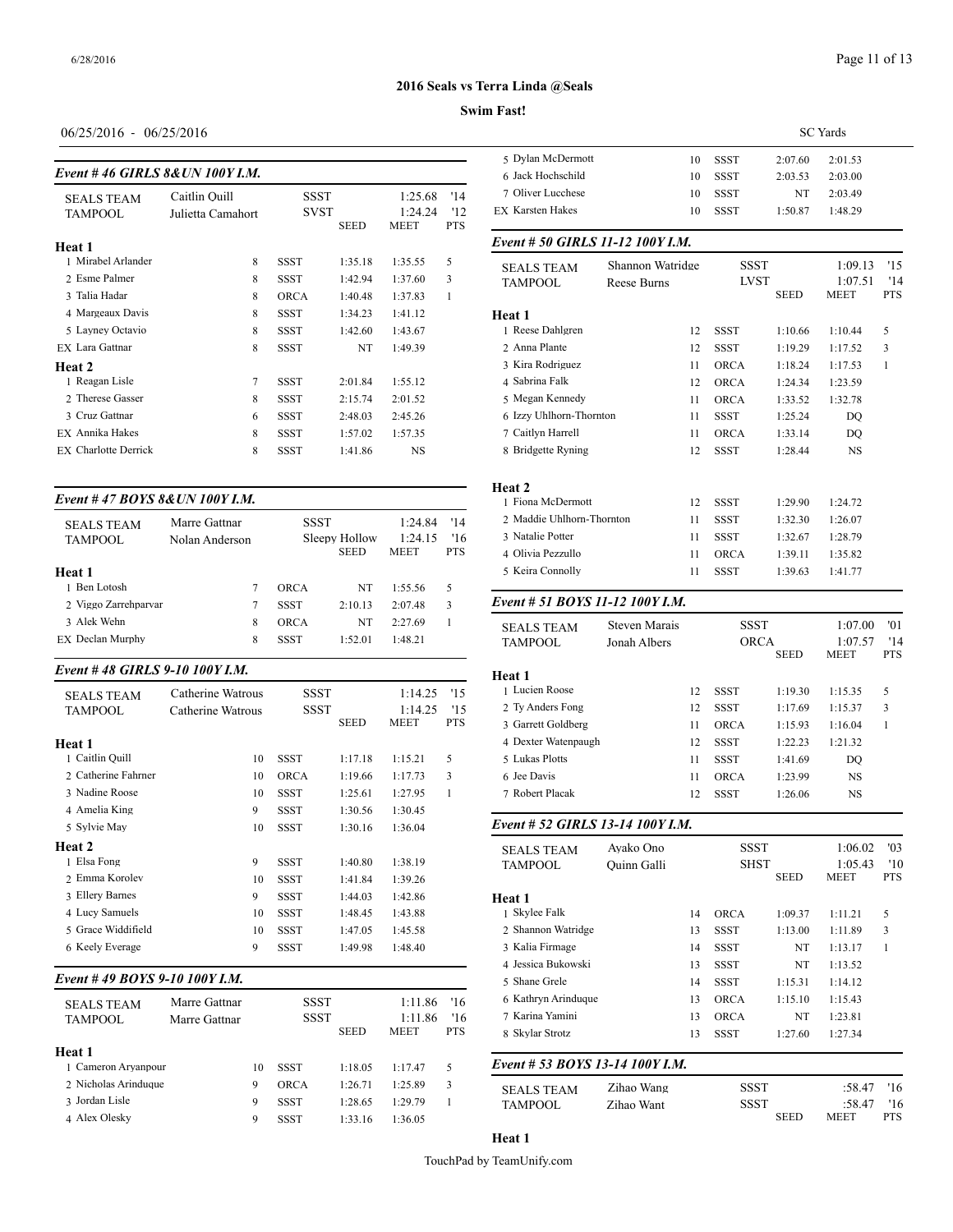#### **Swim Fast!**

### 06/25/2016 - 06/25/2016

#### *Event # 53 BOYS 13-14 100Y I.M.*

|                      |            |    |             |             |                       |                   | пеат 1                                                   |
|----------------------|------------|----|-------------|-------------|-----------------------|-------------------|----------------------------------------------------------|
| <b>SEALS TEAM</b>    | Zihao Wang |    | <b>SSST</b> |             | :58.47                | '16               | 1 Strawberry Seal:                                       |
| <b>TAMPOOL</b>       | Zihao Want |    | <b>SSST</b> | <b>SEED</b> | :58.47<br><b>MEET</b> | '16<br><b>PTS</b> | 1 Gattnar, Marr<br>3 Quill, Caitlin<br>2 Terra Linda Orc |
| Heat 1               |            |    |             |             |                       |                   |                                                          |
| 1 Noah Erikson       |            | 13 | <b>SSST</b> | 1:02.44     | 1:03.17               | 5                 | 1 Palfy, Anna<br>3 Fahrner, Cath                         |
| 2 Danny Cribbin      |            | 13 | <b>ORCA</b> | 1:10.44     | 1:06.77               | 3                 | 3 Strawberry Seal:                                       |
| 3 Luther Fong        |            | 14 | <b>SSST</b> | 1:06.85     | 1:08.74               | 1                 | 4 Strawberry Seal:                                       |
| 4 Nicolas Owenson    |            | 13 | <b>SSST</b> | 1:12.55     | 1:13.15               |                   | 5 Terra Linda Orc                                        |
| 5 Marc-Antoine Maync |            | 13 | SSST        | 1:11.86     | 1:14.55               |                   | 1 Cheu, Kaylee                                           |
| 6 Marco Salvemini    |            | 13 | <b>ORCA</b> | 1:16.48     | 1:17.58               |                   | 3 Hodge, Magn                                            |
| Heat 2               |            |    |             |             |                       |                   | 6 Strawberry Seal:                                       |
| 1 Avery Fischbach    |            | 13 | <b>SSST</b> | 1:14.80     | 1:15.95               |                   |                                                          |
| 2 Avery Plotts       |            | 13 | <b>SSST</b> | 1:23.57     | 1:22.45               |                   |                                                          |
| 3 Grayson Everage    |            | 13 | <b>SSST</b> | 1:30.82     | 1:25.68               |                   | Event # 58 $MIX$                                         |
|                      |            |    |             |             |                       |                   |                                                          |

## *Event # 54 GIRLS 15-18 100Y I.M.*

| <b>SEALS TEAM</b><br><b>TAMPOOL</b>                                                                                         | Michele Cherrick<br>Ouinn Galli  | <b>SSST</b><br><b>SHVST</b>                                                                                                                         | '83<br>1:04.47<br>1:04.06<br>'15                                           | Heat 1<br>1 Strawberry Seal                                                                                                                                 |
|-----------------------------------------------------------------------------------------------------------------------------|----------------------------------|-----------------------------------------------------------------------------------------------------------------------------------------------------|----------------------------------------------------------------------------|-------------------------------------------------------------------------------------------------------------------------------------------------------------|
|                                                                                                                             |                                  | <b>SEED</b>                                                                                                                                         | <b>MEET</b><br><b>PTS</b>                                                  | 2 Terra Linda Orc                                                                                                                                           |
| Heat 1<br>1 Nicolette Jasko<br>2 Maya Rabow<br>3 Sarah Erikson<br>4 Sophie Baublitz<br>5 Jane Wynne<br>6 Christine Watridge | 15<br>15<br>15<br>17<br>17<br>16 | <b>ORCA</b><br>1:04.18<br><b>SSST</b><br>1:08.49<br><b>SSST</b><br>1:10.46<br>1:09.92<br><b>ORCA</b><br>NT<br><b>SSST</b><br><b>SSST</b><br>1:14.45 | 1:03.66<br>* 5<br>3<br>1:07.83<br>1:10.26<br>1:10.32<br>1:13.55<br>1:14.26 | 1 Chong Nicol<br>3 Ross, Gianna<br>3 Terra Linda Orc<br>1 Yamini, Thali<br>3 Ferrara, Josep<br>4 Strawberry Seal:<br>5 Strawberry Seal<br>6 Strawberry Seal |
| 7 Kylie Bradley                                                                                                             | 15                               | 1:19.24<br><b>ORCA</b>                                                                                                                              | 1:25.94                                                                    |                                                                                                                                                             |

#### *Event # 55 BOYS 15-18 100Y I.M.*

| <b>SEALS TEAM</b><br><b>TAMPOOL</b> | Pete Semone<br>Jonathan Farbman | <b>SSST</b><br>ORCA |             | :56.66<br>:57.71 | '84<br>'14 | <b>SEALS TEAM</b><br><b>TAMPOOL</b> |
|-------------------------------------|---------------------------------|---------------------|-------------|------------------|------------|-------------------------------------|
| Heat 1                              |                                 |                     | <b>SEED</b> | <b>MEET</b>      | <b>PTS</b> | Heat 1<br>1 Strawberry Seal:        |
| 1 Max Harrod                        | 16                              | ORCA                | :58.68      | 1:00.48          | 5          | 2 Terra Linda Orc                   |
| 2 Nico Salvemini                    | 16                              | ORCA                | 1:01.85     | 1:01.94          | 3          | 1 Albers, Jonah                     |
| 3 Zeta Jackson Mays                 | 17                              | ORCA                | 1:09.01     | 1:09.26          |            | 3 Falk, Skylee                      |

#### *Event # 56 MIXED 8&UN 100Y FREE REL*

| <b>SEALS TEAM</b><br><b>TAMPOOL</b>                   | <b>SSST</b><br><b>SSST</b>          | <b>SEED</b> | 1:04.72<br>1:04.72<br><b>MEET</b> | '13<br>'13<br><b>PTS</b> | 1 Cribbin, Danı<br>3 Dickens, Nata<br>5 Strawberry Seal:<br>6 Strawberry Seal: |
|-------------------------------------------------------|-------------------------------------|-------------|-----------------------------------|--------------------------|--------------------------------------------------------------------------------|
| Heat 1                                                |                                     |             |                                   |                          |                                                                                |
| 1 Terra Linda Orcas A                                 | <b>ORCA</b>                         | 1:09.69     | 1:07.71                           | 7                        | Event # 60 MIX                                                                 |
| 8<br>1 Chong, Andrew                                  | 2 Boysen, Makayla 8                 |             |                                   |                          |                                                                                |
| 3 Hadar, Talia<br>8                                   | 4 Wright, Jackson                   | - 8         |                                   |                          | <b>SEALS TEAM</b>                                                              |
| 2 Strawberry Seals A                                  | SSST                                | NT          | 1:10.46                           | 3                        | <b>TAMPOOL</b>                                                                 |
| 3 Terra Linda Orcas B                                 | <b>ORCA</b>                         | 1:18.03     | 1:16.51                           | 1                        |                                                                                |
| 1 Lotosh.Ben<br>7<br>$\overline{7}$<br>3 Albers, Adam | 2 Foley Sammie<br>4 Blair, Brittney | -7<br>7     |                                   |                          | Heat 1<br>1 Terra Linda Orc                                                    |
| 4 Strawberry Seals C                                  | <b>SSST</b>                         | NT          | 1:19.08                           |                          | 1 Lechner, Kev                                                                 |
| 5 Strawberry Seals B                                  | SSST                                | NT          | 1:19.43                           |                          | 3 Jasko, Nicole                                                                |
| 6 Strawberry Seals D                                  | SSST                                | NT          | NS                                |                          | 2 Terra Linda Orc                                                              |
|                                                       |                                     |             |                                   |                          | 1 Peacock, Natl                                                                |

## *Event # 57 MIXED 9-10 200Y FREE REL*

| <b>SEALS TEAM</b> | <b>SSST</b> | $2:00.77$ '13 | .) Эйймосн у Эсиг |
|-------------------|-------------|---------------|-------------------|
| TAMPOOL           | <b>SSST</b> | $2:01.15$ '16 |                   |

|                                                     | <b>SC</b> Yards                                     |                                                 |             |            |  |
|-----------------------------------------------------|-----------------------------------------------------|-------------------------------------------------|-------------|------------|--|
|                                                     |                                                     | <b>SEED</b>                                     | <b>MEET</b> | <b>PTS</b> |  |
| Heat 1                                              |                                                     |                                                 |             |            |  |
| 1 Strawberry Seals A                                | SSST                                                | NT                                              | 1:59.27     | $*7$       |  |
| 1 Gattnar, Marre<br>-10<br>3 Ouill, Caitlin<br>- 10 | 2 Aryanpour, Cameron 10<br>4 McAuley, Maeve<br>- 10 |                                                 |             |            |  |
| 2 Terra Linda Orcas A                               | ORCA                                                | 2:03.57                                         | 2:11.83     | 3          |  |
| 1 Palfy, Anna<br>10<br>3 Fahrner, Catherine 10      |                                                     | 2 Arinduque, Nicholas 9<br>4 Calvi, Francesco 9 |             |            |  |
| 3 Strawberry Seals B                                | SSST                                                | NT                                              | 2:21.69     | 1          |  |
| 4 Strawberry Seals C                                | SSST                                                | NT                                              | 2:32.34     |            |  |
| 5 Terra Linda Orcas B                               | <b>ORCA</b>                                         | 2:08.69                                         | 2:46.04     |            |  |
| 1 Cheu, Kaylee<br>10<br>9<br>3 Hodge, Magnus        |                                                     | 2 Gramajo, Noelia 10<br>4 Kennedy, Brendan 9    |             |            |  |
| 6 Strawberry Seals D                                | SSST                                                | NT                                              | 2:47.75     |            |  |

## *Event # 58 MIXED 11-12 200Y FREE REL*

| <b>TAMPOOL</b>          | <b>SSST</b>            | 1:50.84<br>'16            |  |
|-------------------------|------------------------|---------------------------|--|
| <b>SEALS TEAM</b>       | <b>SSST</b>            | 1:50.84<br>11.5           |  |
|                         | <b>SEED</b>            | <b>MEET</b><br><b>PTS</b> |  |
| Heat 1                  |                        |                           |  |
| 1 Strawberry Seals A    | NT<br>SSST             | 7<br>1:52.84              |  |
| 2 Terra Linda Orcas A   | <b>ORCA</b><br>1:51.02 | 3<br>1:53.15              |  |
| 1 Chong, Nicole<br>-11  | 2 Jasko, Merrik<br>11  |                           |  |
| 3 Ross, Gianna<br>- 12  | 4 Goldberg, Garrett 11 |                           |  |
| 3 Terra Linda Orcas B   | 2:02.54<br><b>ORCA</b> | 2:04.39                   |  |
| 1 Yamini, Thalia<br>-11 | 12<br>2 Davis, Malia   |                           |  |
| 3 Ferrara, Joseph 12    | 11<br>4 Davis, Jee     |                           |  |
| 4 Strawberry Seals B    | NT<br>SSST             | 2:08.75                   |  |
| 5 Strawberry Seals C    | NT<br><b>SSST</b>      | 2:16.07                   |  |
| 6 Strawberry Seals D    | NT<br>SSST             | NS                        |  |
|                         |                        |                           |  |

## *Event # 59 MIXED 13-14 200Y FREE REL*

|                         | <b>SSST</b>      |                       | 1:39.65                | '13        |
|-------------------------|------------------|-----------------------|------------------------|------------|
| <b>SEALS TEAM</b>       | <b>SSST</b>      |                       |                        | '12        |
| <b>TAMPOOL</b>          |                  | <b>SEED</b>           | 1:41.62<br><b>MEET</b> | <b>PTS</b> |
| Heat 1                  |                  |                       |                        |            |
| 1 Strawberry Seals A    | <b>SSST</b>      | NT                    | 1:44.33                | 7          |
| 2 Terra Linda Orcas A   | <b>ORCA</b>      | 1:47.94               | 1:46.29                | 3          |
| 1 Albers, Jonah<br>14   | 2 Davis, Boden   | 13                    |                        |            |
| -14<br>3 Falk, Skylee   | 4 McDaniel.Erin  | - 14                  |                        |            |
| 3 Strawberry Seals B    | SSST             | NT                    | 1:52.36                | 1          |
| 4 Terra Linda Orcas B   | <b>ORCA</b>      | 1:57.22               | 1:55.36                |            |
| 1 Cribbin, Danny<br>-13 |                  | 2 Salvemini, Marco 13 |                        |            |
| 3 Dickens, Natalie 14   | 4 Yamini, Karina | -13                   |                        |            |
| 5 Strawberry Seals C    | SSST             | NT                    | 2:03.69                |            |
| 6 Strawberry Seals D    | SSST             | NT                    | NS                     |            |
|                         |                  |                       |                        |            |

#### *Event # 60 MIXED 15-18 200Y FREE REL*

| <b>SEALS TEAM</b>     | <b>SSST</b>            | 1:38.67     | 12         |
|-----------------------|------------------------|-------------|------------|
| TAMPOOL               | <b>SVST</b>            | 1:38.94     | 16         |
|                       | <b>SEED</b>            | <b>MEET</b> | <b>PTS</b> |
| Heat 1                |                        |             |            |
| 1 Terra Linda Orcas B | 1:43.55<br><b>ORCA</b> | 1:42.57     | 7          |
| 1 Lechner, Kevin 15   | 2 Lyons, Deven<br>-16  |             |            |
| 3 Jasko. Nicolette 15 | 4 Kennedy Sara<br>-15  |             |            |
| 2 Terra Linda Orcas A | 1:38.94<br><b>ORCA</b> | 1:43.56     | 3          |
| 1 Peacock, Nathan 18  | 2 Harrod.Max<br>16     |             |            |
| 3 Baublitz, Sophie 17 | 4 Roggenkamp, Emma 17  |             |            |
| 3 Strawberry Seals A  | <b>SSST</b><br>NT      | 1:51.26     |            |